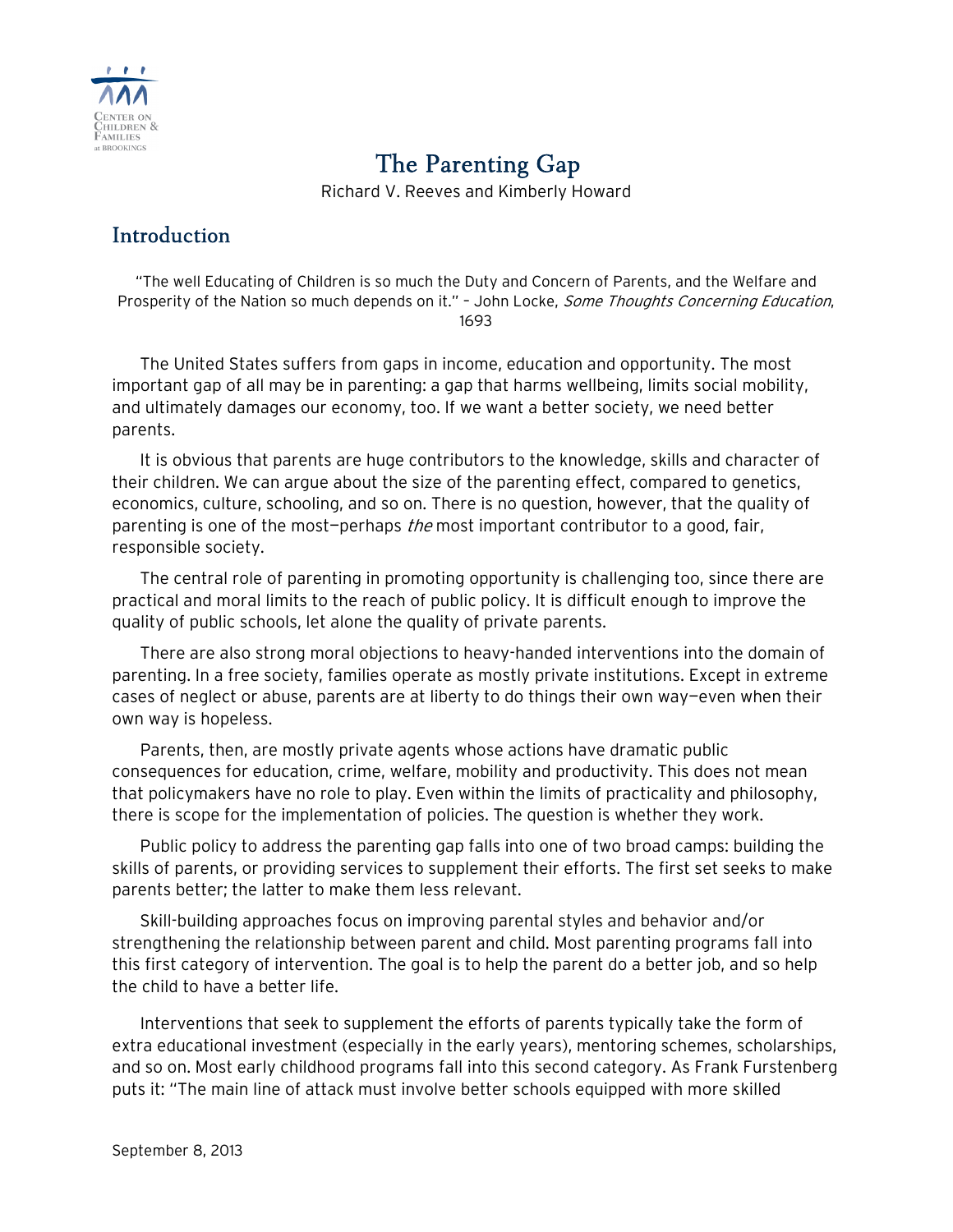teachers that provide a more extensive program of education with longer days and summer months…to compensate for skills not acquired in the home" (Furstenberg 2011). The goal is, in effect, to detach the opportunities of the child from the abilities of the parents.

In recent years, greater emphasis has been placed on providing supplements to parenting than on improving parenting. In particular, significant investments have been made in early childhood programs. And some of the most high-profile school-based reforms, such as the KIPP program, have adopted a child-focused approach, with the longer school days and school terms that Furstenberg advocates.

Many of these policy interventions have been successful, but not as successful as advocates hoped. A particular disappointment is that Head Start, a flagship early childhood program, appears to be having no measurable impact on academic performance through third grade (Puma et al. 2012).

This is therefore an opportune moment to look again at the scope for interventions that tackle the problem of poor parenting more directly: in other words, parents themselves. On the face of it, helping parents do a better job seems a more time-consuming and complex task than simply supplementing their efforts. But it may in fact be the only way to properly address the parenting gap and its negative consequences.

#### **How much do parents matter?**

As achievement gaps between low income and high income children persist and grow (Reardon 2011), more attention has been paid to the differences in parenting behavior across socioeconomic classes. Affluent parents spend more time with their children than less affluent parents and they spend the time differently (Putnam 2012). High-income parents talk with their school-aged children for three hours more per week than low-income parents (Phillips 2011). They also provide around four-and-a-half extra hours per week of time in novel or stimulating places, such as parks or churches, for their infants and toddlers.

In a famous study, Betty Hart and Todd R. Risley (1995) found large gaps in the amount of conversation by social and economic background. Children in families on welfare heard about 600 words per hour, working-class children heard 1,200 words, while children from professional families heard 2,100 words. By the age of three, Hart and Risley estimated, a poor child would have heard 30 million fewer words at home than one from a professional family. Moreover, Kalil, Ryan, and Corey (2012) found that highly educated mothers more appropriately tailor activities to the developmental stage of the child than those with only a high school education.

Are these differences in parenting behavior a major factor behind differences in their children's outcomes? This central question has provoked a considerable body of research.

There are large correlations between the behavior of parents and outcomes for their children. Children with parents who score highly on both warmth and control – labeled 'authoritative parents' – are more competent and happier (Baumrind and Black 1967; Baumrind 1991). Children with parents who read to them have larger vocabularies (Brooks-Gunn and Markman 2005). Children with a secure attachment to their parents during infancy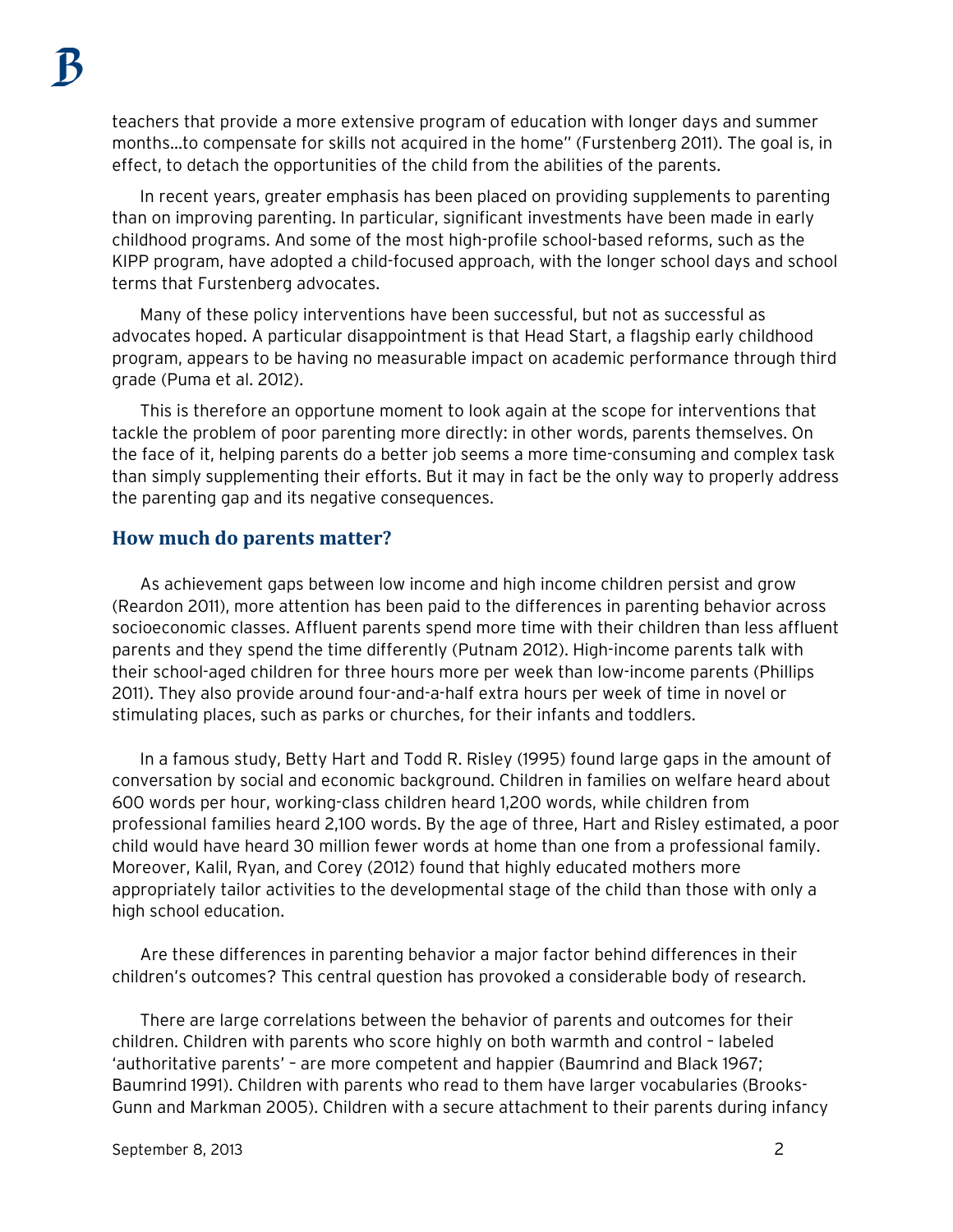are more socially skilled later in life than peers without secure attachments in infancy (Sroufe 2002).

The weakness of this correlational research is that the observed relationship could be the effect of parents on the child, the effect of the child on the parents, or the product of the two. It is also difficult to tease out the importance of parenting from the importance of genes, family income, and other traits of the parents.

In The Nurture Assumption, Judith Rich Harris (1998) pointed out these flaws in interpreting the correlations between parent characteristics and child outcomes, and argued that parenting does not matter as much as we assume. More recently, Bryan Caplan, in Selfish Reasons to Have More Kids, argues that parents should worry less about their parenting because their children's outcomes depend mostly on their genetic makeup in any case. Citing a series of twin studies and adoption studies, Caplan says that children of successful adults will also likely be successful adults - whether or not their parents force them to practice piano.

But the more general conclusion from twin and adoption studies is that variance in child outcomes is explained by variance in genetic inputs, non-shared environment, and shared family environment - of which parenting is of course a piece. Bruce Sacerdote (2007) found that parental education and family size of adoptive families were better predictors of schooling and behavioral outcomes for adopted children than family income or neighborhood characteristics. In fact, children assigned to high education, small families were 16 percentage points more likely to graduate from college than children assigned to less educated, larger families. This suggests a strong impact from parental investment. Parenting may be especially important for those who are not born to successful adults. For example, among adopted children whose biological parents had a history of criminality, those who were placed in "dysfunctional homes" were three times more likely to engage in criminal behavior themselves than those who were placed in "stable, supportive environments" (Maccoby 2002).

Contemporary research typically addresses not whether parenting matters, but how much it matters as one of many factors that influence child outcomes. Waldfogel and Washbrook (2011) estimate that parenting behavior (including maternal sensitivity, reading to a child, outof-home activities, parenting style, and expectations) explains about 40 percent of the income-related gaps in cognitive outcomes for children at age four (as Figure 1 shows). Indeed, parenting behavior explained more of the gap between top income quintile children and bottom income quintile children than any other factor, including maternal education, family size, and race. Similarly, maternal sensitivity, measured when the child is six months and again at 15 months, explains one-third of the math and language skills gap at the beginning of kindergarten between black and white children (Murnane et al. 2006).

An emerging wave of research that finds meaningful effects of parenting is in the field of brain development research. In his book How Children Succeed, Paul Tough cites a study finding that rats with nurturing mothers—those who licked and groomed them when they were stressed—were more brave and curious in their adulthood. Importantly, this difference in adult outcomes was linked to actual visible differences in the development of their brains as a result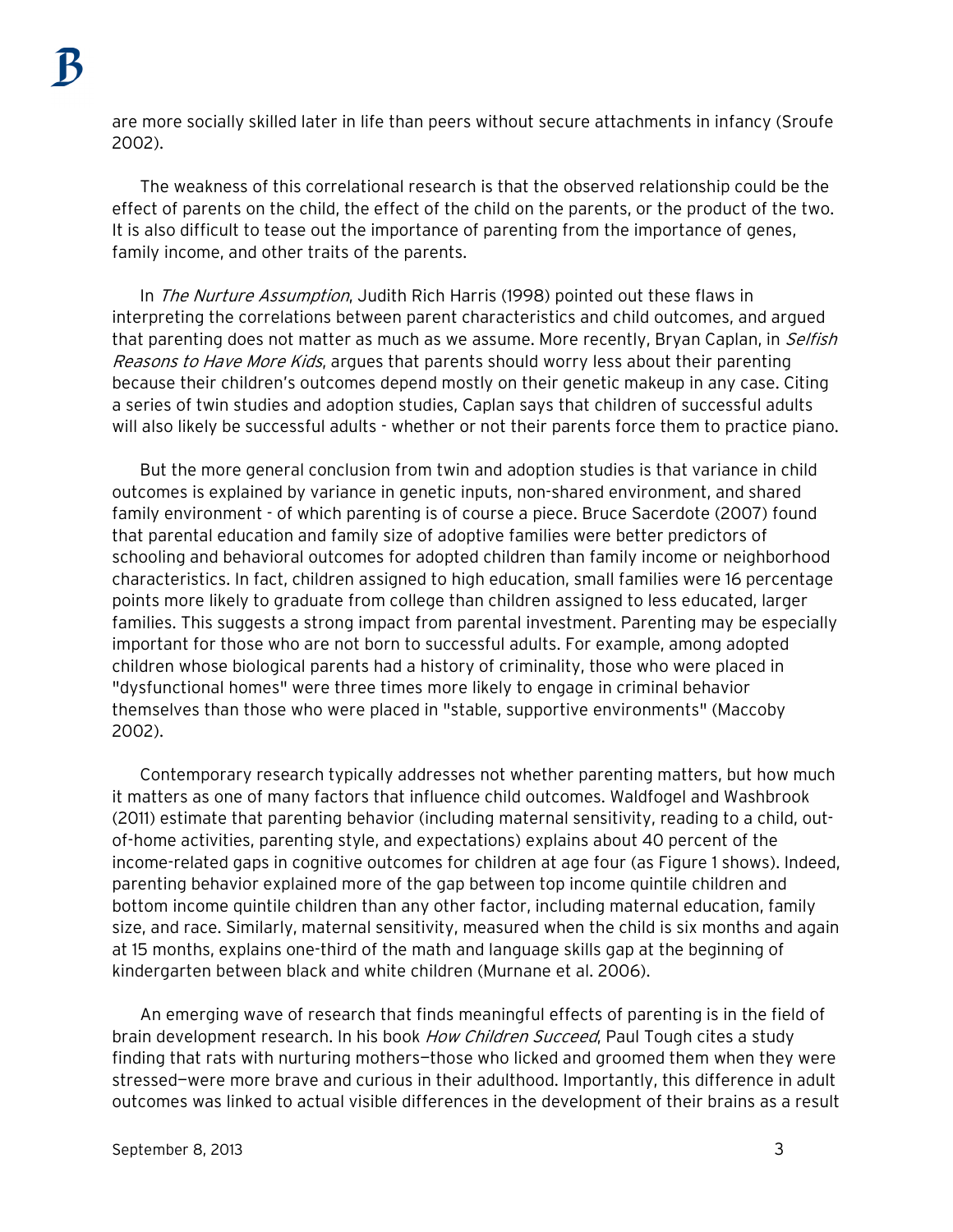of their mother's nurturing (Meaney 2001). The effect of early years experiences on brain development is a young research field, but likely to be an increasingly important one.



**Figure 1. Contributing Factors toward Income-Related Gaps in Children's Cognitive Outcomes**

Source: Waldfogel, Jane and Elizabeth Washbrook. "Income Related Gaps in School Readiness" in Persistence, Privilege, and Parenting , eds. Timothy Smeeding, Robert Erikson, and Markus Jantti (2011). Calculations using data from Early Childhood Longituindal Study-Birth Cohort (National Center for Education Statistics 2007).

Some of the best evidence for the influence of parenting can be found in evaluations of programs specifically designed to make parents better. The ideal studies compare children whose parents are randomly assigned to receive parenting-focused training to those whose parents receive less or no training. The most robust findings available show that most parenting programs (if they do more than simply provide information to parents) positively affect at least one child outcome (Mbwana, Terzian, and Moore 2009). We review the most effective parenting intervention programs in a later section of the paper.

## The American parent: a status report

"Parents have a moral responsibility to invest themselves in the proper upbringing of their children" -- Amitai Etzioni, 1993

Parents matter a great deal, not least in terms of creating a more socially mobile society. So how are U.S. parents performing? The short answer is: it depends. Most parents are doing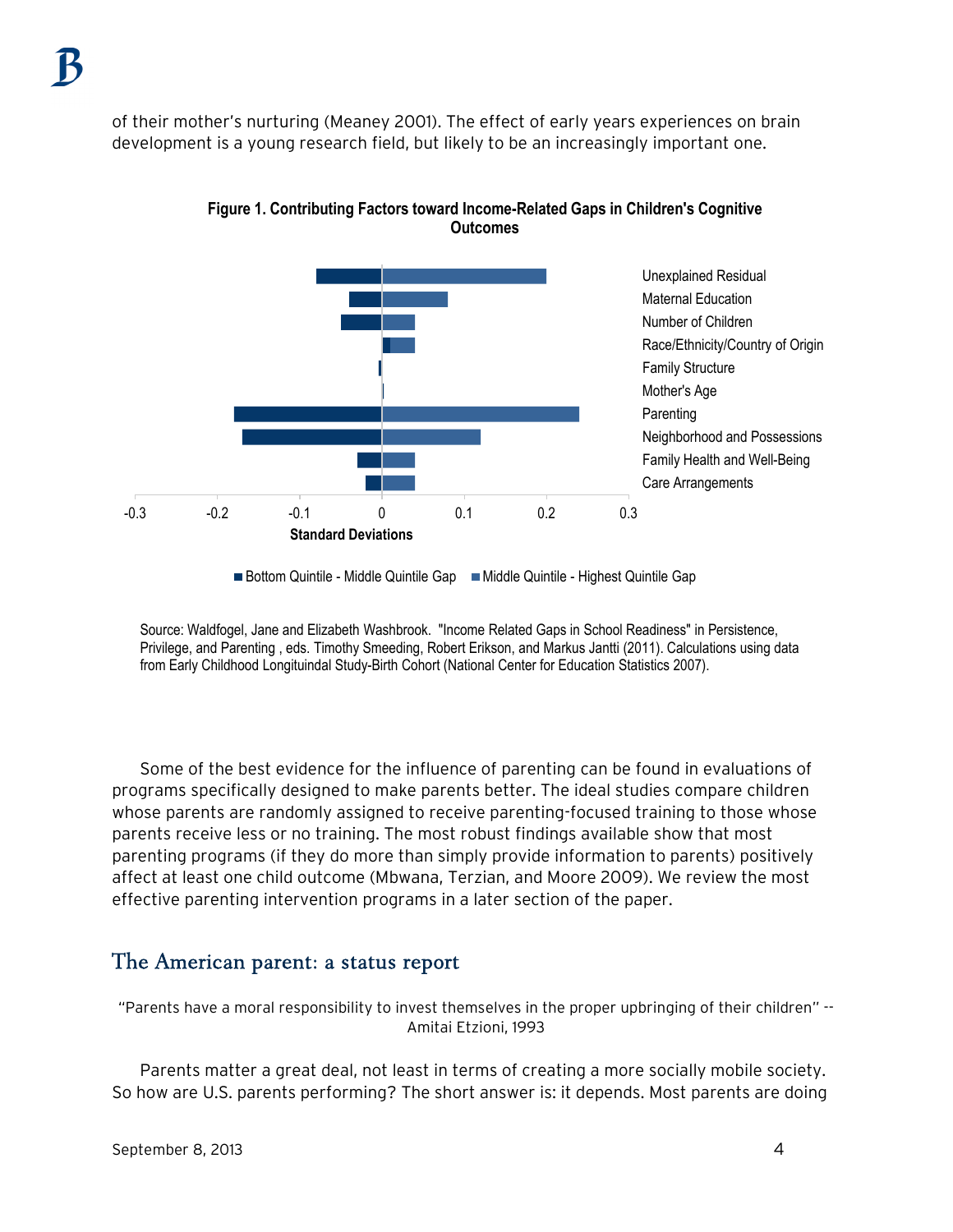well. Some are doing great. But a minority is performing badly by comparison. Gaps in parenting quality are wide.

### **Measuring Parenting**

Of course, parenting is about much more than bedtime stories. A robust, stable measure is required upon which to base any plausible analysis. Our analysis employs the Social Genome Model (SGM) dataset (see Appendix A) which is based on the Bureau of Labor Statistics' Children of the National Longitudinal Survey of Youth, 1979 (CNLSY). The CNLSY contains data on all children born to the mothers of the National Longitudinal Survey of Youth 1979 (NLSY79) beginning in 1986. Our sample therefore consists of 5,783 children who were born in the late 1980s and early 1990s.

The CNLSY measures parenting using the well-validated HOME-SF scale (Home Observation for Measurement of the Environment- Short Form). The HOME scale consists of mother self-reports and interviewer observations on the emotional and learning environment of the home.<sup>[1](#page-4-0)</sup> We track HOME scores for mothers when their child is in infancy (age 0-2), early childhood (age 3-5), and middle childhood (age 10-15). Items in the HOME scale vary by age of the child, but the mother is asked questions such as how often she reads to the child or how she would respond to a tantrum. Interviewers assess items including whether the mother encourages a child to contribute to the conversation and whether the child's play environment appears safe.<sup>[2](#page-4-1)</sup>

The HOME-SF scale has been widely used (Mott 2004), and researchers have created subscales to measure specific aspects of parenting, such as parental warmth and parental verbal skills, which predict child outcomes (Linver, Brooks-Gunn, and Cabrera 2004). However, for the purposes of this paper we employ the entire HOME scale both for comparability across childhood stages and to most broadly measure the behavior and environment that parents provide for their children.

An important caveat: any measure of parenting quality rests on a judgment of what constitutes quality. The HOME scale is one of the most widely used scales, but it contains items that could favor certain groups. One measure, for example, is whether or not there are toys in the home. This item could favor more advantaged parents, if the reason lower income parents do not supply toys is that they cannot afford them.

In order to examine the impact of parenting quality, our research focuses on the ends of the distribution: in other words, on the strongest and weakest parents. The weakest parents score in the bottom 25% percent of parents on the HOME scale in two or more of the three stages of their child's life; the strongest parents are those that score in the top 25 percent of parents on the HOME in two or more stages. $^3$  $^3$  By looking at parenting over multiple years of a

<span id="page-4-2"></span>http://www.nlsinfo.org/site/childya/nlsdocs/guide/Appendixes/A-HOMEScales.htm.

<span id="page-4-1"></span><span id="page-4-0"></span> <sup>1</sup> Data from the HOME scale are only currently available for the mother – a clear limitation of the dataset.

 $2$  A full list of items on the HOME scale can be found at

 $3$  This categorizes 20.85 percent of parents as the weakest parents and 17.55 percent of parents as the strongest parents.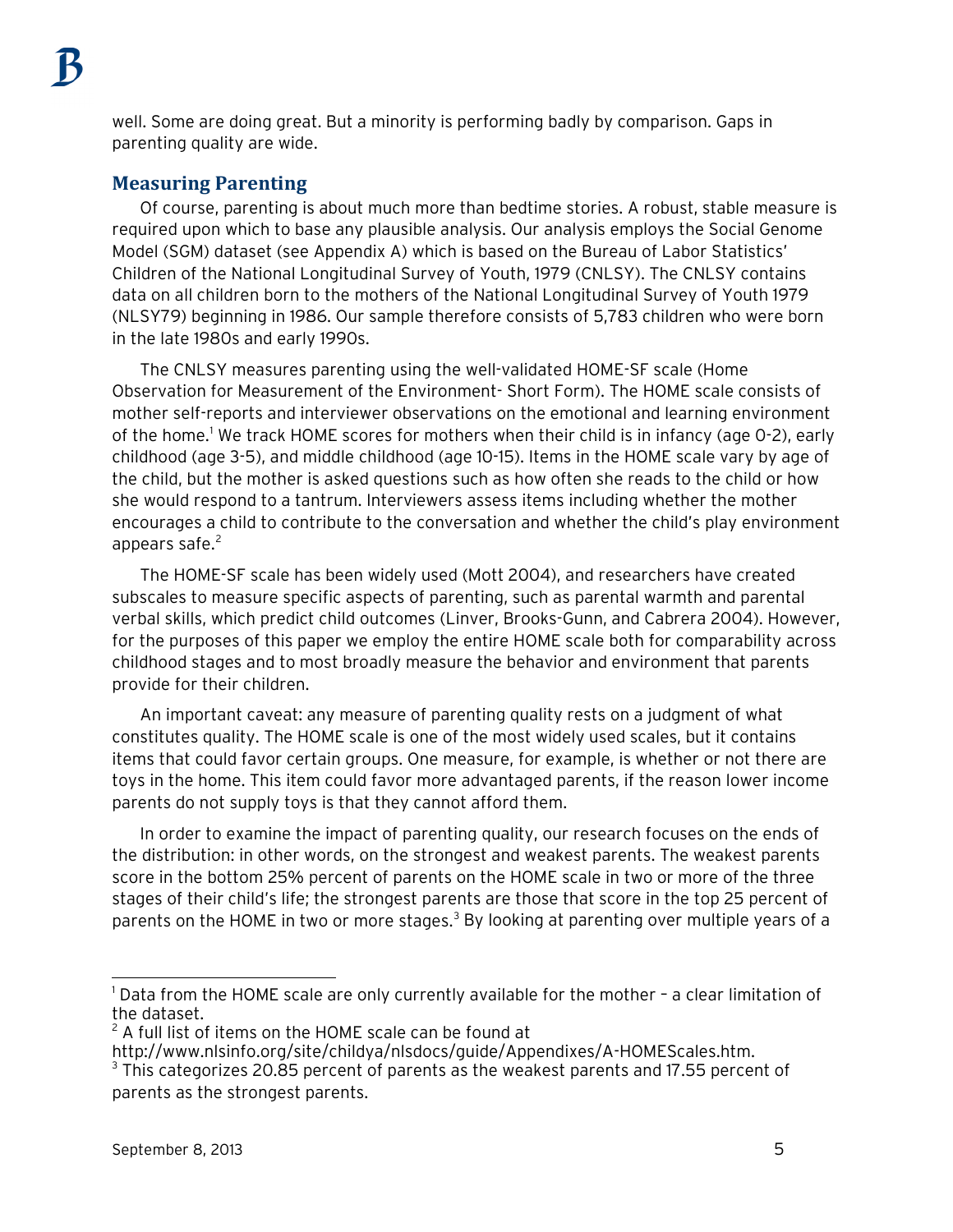child's life, our research approach recognizes that parents can improve (or worsen) over time, and narrows our focus to parents who are consistently underperforming or excelling.

### **Characteristics of strongest and weakest parents**

Parenting quality is not randomly distributed across the population. There are strong links between parenting quality and income, race, education, and family type. It is important for policymakers to understand the pattern of parenting quality in order to effectively design programs to reach those who might benefit most. Parents who have a low income, are poorly educated, are black, or are unmarried are more likely to fall into the weakest category (see Figure 2). Almost half of all parents in the bottom income quintile fall into the category of weakest parents—and just three percent are among the strongest parents. Similarly, 45 percent of mothers with less than a high school degree are among the weakest parents and four percent of them are among the strongest parents. Forty-four percent of single mothers fall into the 'weakest' parent category, with just three percent in the strongest group. At the other end of the scale, higher levels of income, education, and family stability all strongly contribute to better parenting.





Note: All parent characteristics are observed at the time of the child's birth. Income quintile is based on family income as a percentage of the federal poverty line.

However, the predictive effect of income and education vary along their distributions. Parents in the bottom income quintile are 18 percentage points more likely than parents in the middle income quintile to score among the weakest parents on the HOME scale (see Figure 3). The effect of income at the top is much smaller: parents in the top income quintile are only 4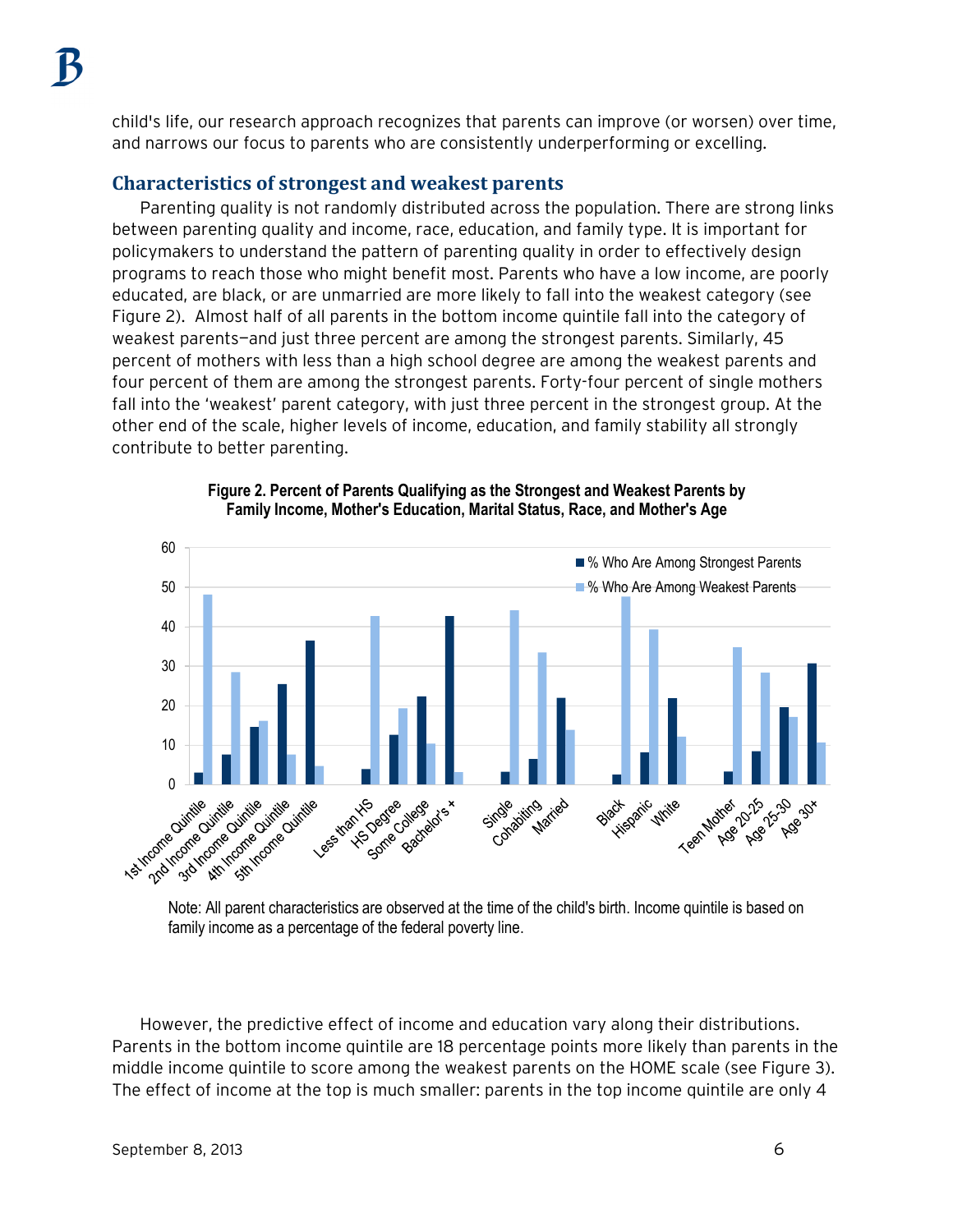percentage points less likely than parents in the middle income quintile to score among the weakest parents. Similarly, not having a high school degree varies more strongly with quality of parenting than does having a bachelor's degree. In other words, the gap between the bottom and the middle is much larger that the gap between the middle and the top, in terms of the distribution of parenting quality.





Note: For each variable, "Gap With Controls" refers to gap in likelihood of being among the weakest parents controlling for all other variables listed. Results are similar when controlling for mother's AFQT.

These results tell us which characteristics of the parents are most useful in identifying weak parents, but do not provide any insight into causal effects. For example, single or cohabiting mothers are significantly more likely to fall into the weakest parents category. But when we control for other variables, including income and education, the specific effect of being unmarried drops sharply, suggesting that it is the circumstances and traits that are associated with being an unmarried mother that are important, rather than the fact of being unmarried itself.

The racial differences in parenting that we find are large but consistent with other findings. Black and Hispanic parents appear, for example, to spend less time reading and talking with their children than white parents (Brooks-Gunn and Markman 2005; Phillips 2011). Black mothers on average score over one standard deviation below white mothers on a measure of maternal sensitivity when their child is very young (Murnane 2006). But it is difficult to disentangle the influence of race from socioeconomic status. Among affluent parents (those in the top 40 percent of the income distribution and where the mother has at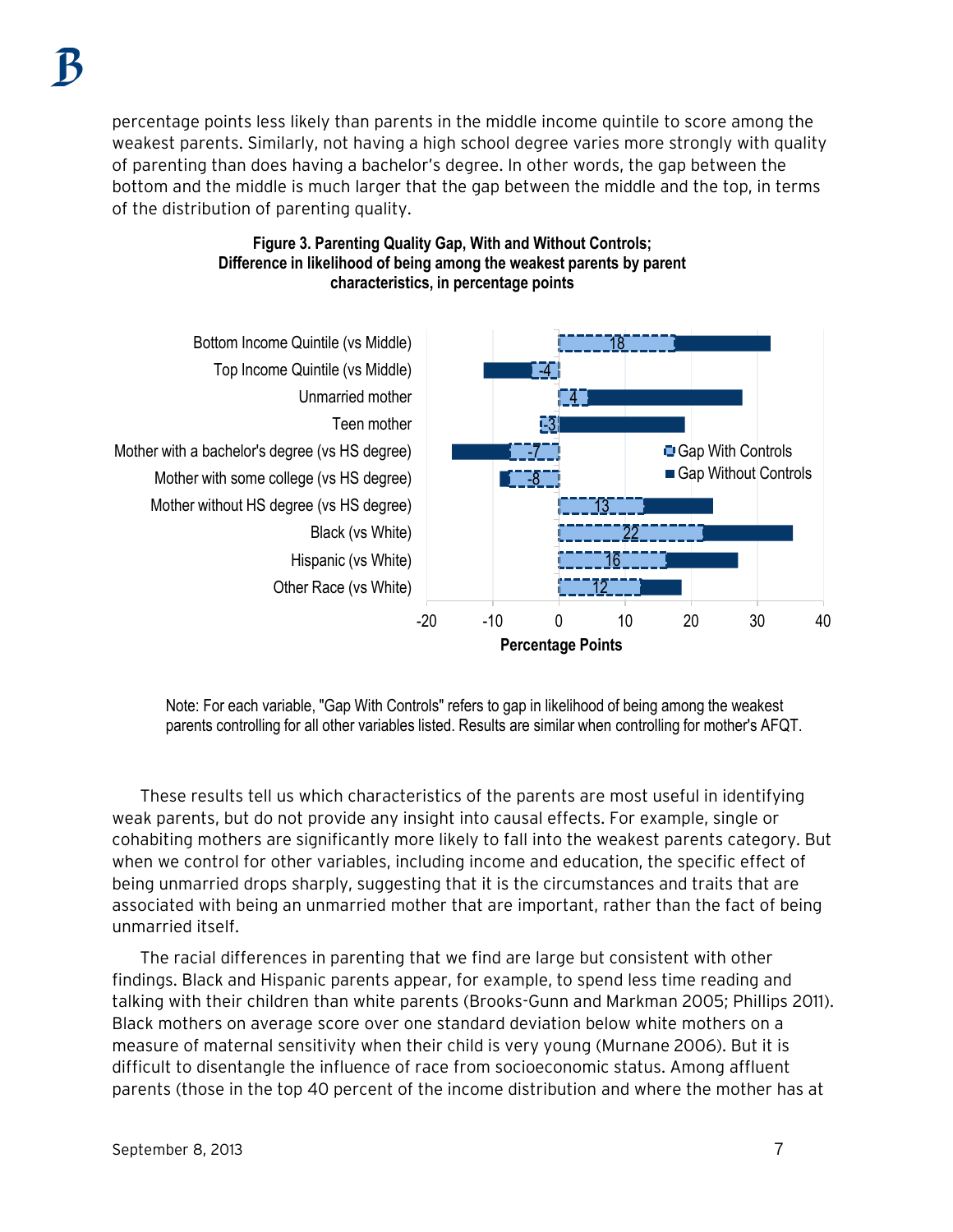least a high school degree) the vast majority of black (85 percent) and Hispanic (88 percent) parents qualify as average or above.

It is also possible that the relationship between race and parenting quality is influenced by racial bias in CNLSY interviewer assessment of parents. Almost 75 percent of black mothers were interviewed by a white interviewer. This may mean that they were rated more harshly than if they had been interviewed by a black interviewer, an effect found by Berger, McDaniel, and Paxson (2006) in another large study from the 1990s.

These findings dramatize the significance of quality of parenting for equality of opportunity. Children who already face higher hurdles to personal success in the form of poverty, worse schooling, or racism are also disadvantaged by the weaker performance of their parents in preparing them for the world. The parenting gap is a contributor to the opportunity gap.

### Parenting and Opportunity

There is growing concern in the U.S. over low rates of intergenerational mobility, and in particular, sluggish rates of upward mobility from the bottom rungs of society. There is a unanimous non-partisan clamor for "more opportunity," but little agreement on the steps necessary to create it. Few would disagree about the value of parenting in promoting mobility. But it is one thing to say it; quite another to show it.

### **On track to the middle class: the influence of parents**

The SGM contains a series of success measures at each life stage (Sawhill, Winship, and Grannis 2012). These "on track" indicators provide a valuable benchmark for assessing the disparities in child outcomes by the quality of their parents.

The relationship between parenting quality and a child's chances of doing well comes through in our analysis loud and clear. Figure 4 shows that children of the strongest parents succeed in each life stage at much higher rates than children of the weakest parents. (Note that the data presented here are raw gaps, i.e., without controls for income, etc.) By the end of adolescence, three out of four children with the strongest parents graduate high school with at least a 2.5 GPA, while avoiding being convicted of a crime or becoming a teen parent. By contrast, only 30 percent of children with the weakest parents manage to meet these benchmarks.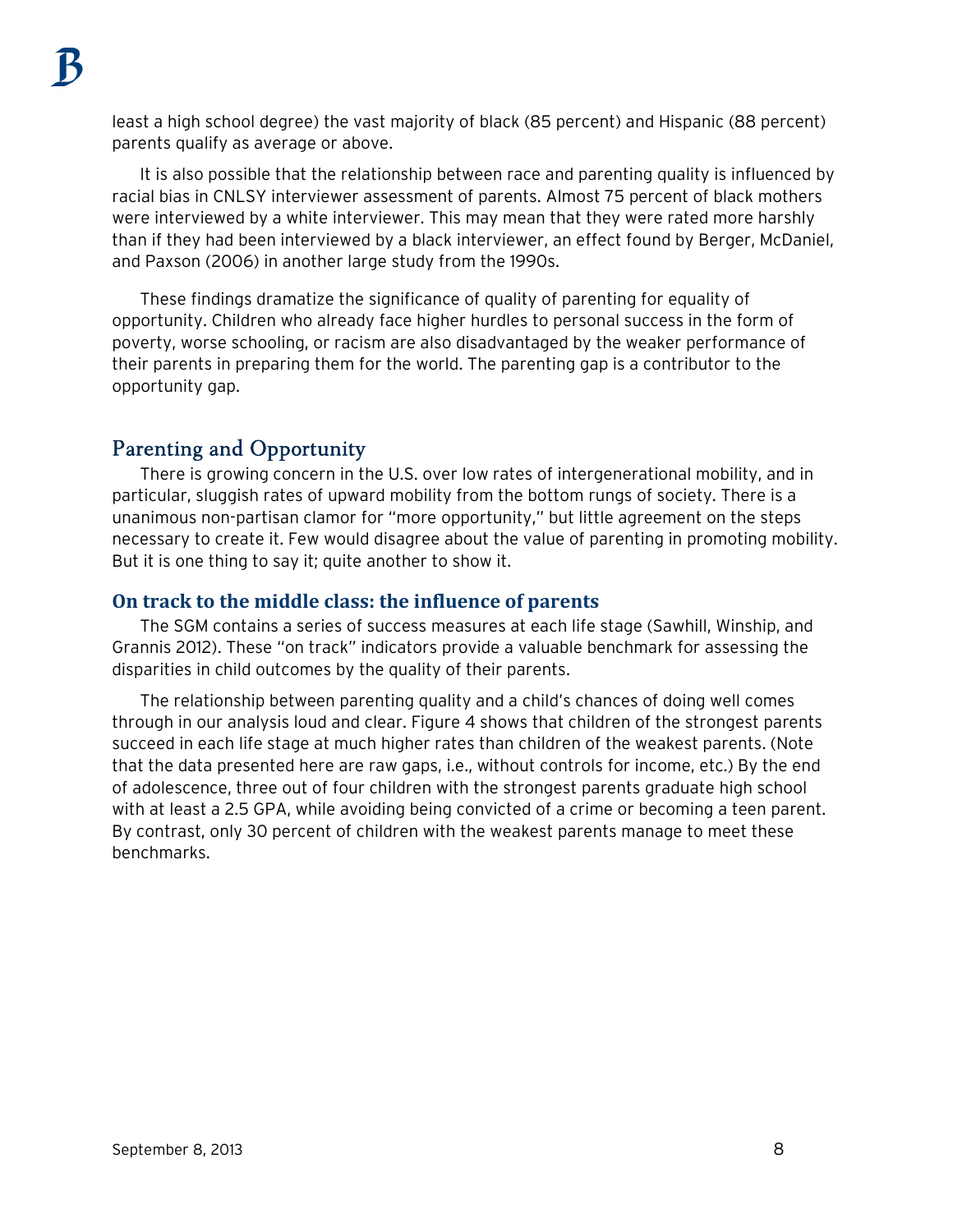

**Figure 4. Percent of Children Succeeding at Each Life Stage by Quality of their Parents**

### **Making the weakest parents better: impact on child outcomes**

Given the association between parenting and child outcomes, it is reasonable to believe that raising the performance of parents will lift the outcomes for their children.

Predictions of the SGM are determined by the child's circumstances at birth, demographic characteristics, and outcomes in each life stage, so we can simulate the effect of improving parenting while keeping other predictors of a child's success constant. In order to demonstrate the impact of the parenting gap, we use the SGM to model the effects of a sizable improvement in parenting quality.

For illustrative purposes, we model the effects of turning all the weakest parents into average parents by improving the total HOME score of all the weakest parents by the difference between the mean for the weakest parents and the mean for all parents. In each life stage, the weakest parents are roughly one standard deviation below average parents on the distribution of HOME scores, so the simulated improvement is big. But we should bear in mind some parenting programs have been shown to improve HOME scores by 0.37 standard deviations (Nurse Family Partnership) and 0.25 standard deviations (Early Head Start-Home Visiting). [4](#page-8-0) So our 'what if' simulation is idealistic, but not wildly utopian.

Unsurprisingly, improving the parenting of all the weakest parents has a sizable impact on child outcomes: nine percent more of their children would graduate from high school (raising

<span id="page-8-0"></span> <sup>4</sup> See 'Home Visiting Evidence of Effectiveness' from the Administration for Children and Families.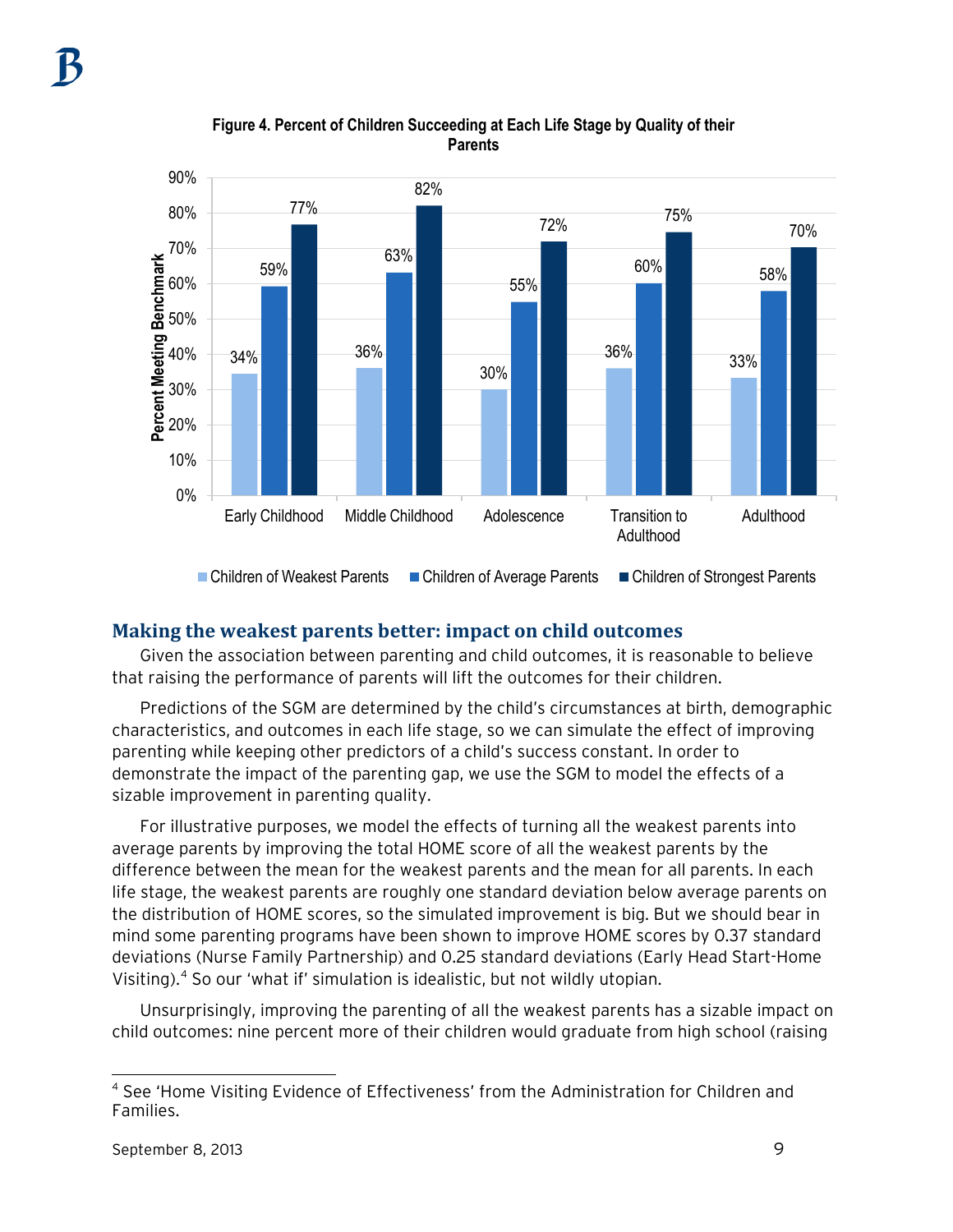their graduation rate by 6 percentage points), six percent fewer would have a child by 19, and three percent fewer would have a criminal conviction by 19 (See Table 1). Each year, this would mean roughly 54,000 more 18-year-olds in the U.S. graduating from high school.

|                                         | AVEIGUE LAIGHLING |              |        |
|-----------------------------------------|-------------------|--------------|--------|
|                                         | Pre-              | Post-        |        |
|                                         | Intervention      | Intervention | Change |
| Early Childhood                         |                   |              |        |
| Standardized Math Score                 | $-0.57$           | $-0.54$      | 0.03   |
| <b>Standardized Reading Score</b>       | $-0.52$           | $-0.52$      | 0.00   |
| <b>Standardized Antisocial Behavior</b> |                   |              |        |
| Score                                   | $-0.43$           | $-0.34$      | 0.09   |
| Standardized Hyperactivity Score        | $-0.46$           | $-0.39$      | 0.07   |
| Middle Childhood                        |                   |              |        |
| Standardized Math Score                 | $-0.56$           | $-0.48$      | 0.08   |
| <b>Standardized Reading Score</b>       | $-0.52$           | $-0.48$      | 0.05   |
| <b>Standardized Antisocial Behavior</b> |                   |              |        |
| Score                                   | $-0.49$           | $-0.34$      | 0.15   |
| Standardized Hyperactivity Score        | $-0.42$           | $-0.29$      | 0.13   |
| Adolescence                             |                   |              |        |
| Percent Graduating from High School     | 70%               | 76%          | 9%     |
| Percent Becoming Teen Parents           | 25%               | 24%          | $-6%$  |
| Percent Convicted of a Crime            | 24%               | 23%          | $-3%$  |
| High School GPA                         | 2.59              | 2.69         | 0.10   |

#### Table 1. Simulated Effects of Improving Parenting of All the Weakest Parents to Average Parenting

This exercise demonstrates that there are potentially big gains from improvements in parenting alone, but also that better parenting is very far, on its own, from being a magic cure. Parenting matters. But so do schooling, pre-K, community action, teen pregnancy campaigns, and so on. Children and young people develop in social and institutional environments, not as isolated factors in a regression table. "The family does not operate like a game of billiards," writes Furstenburg, "where parents hold the cue and children are the balls to be placed in the far pocket" (p. 466-467). Quite right: it is not as simple as that. But while parents do not hold a cue, they do hold a portion of their children's destiny in their hands.

### **Reading or relating: which parental skills matter?**

Given the wide range of skills demonstrated by effective parents, it is important to focus on policies that will develop those that matter most in terms of child outcomes. In particular, there is a fairly clear theoretical distinction between the reading (learning) and relating (emotional) aspects of parenting – and there are policies to address each, or both. So it is important to know what matters most. The short answer: both. And you can't separate them in any case.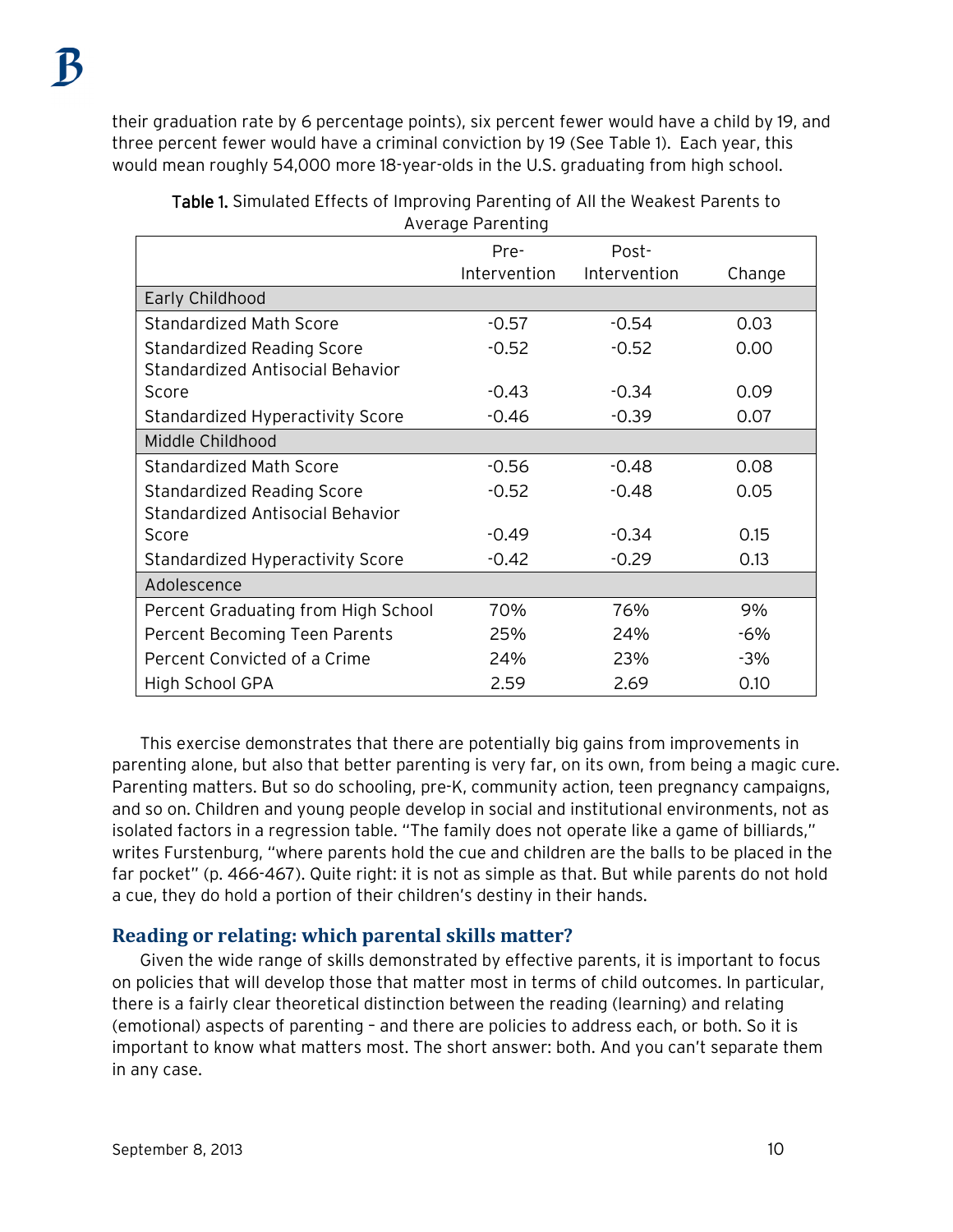Using subscales of the HOME scale, we can evaluate the importance of the learning environment versus the emotional environment provided by the child's parents. The Cognitive Stimulation subscale consists of items such as the number of books in the home, and frequency of museum visits. The Emotional Support subscale consists of items such as how often the child eats a meal with both parents, and observed affection between mother and child.

Table 2. Simulated effects of improving cognitive stimulation skills versus improving emotional support skills of the weakest parents to skills of average parents, holding the other constant

| <b>Improving Cognitive Stimulation</b>              |         |         | <b>Improving Emotional Support</b> |                                                     |         |         |          |
|-----------------------------------------------------|---------|---------|------------------------------------|-----------------------------------------------------|---------|---------|----------|
|                                                     | Pre     | Post    | Change                             |                                                     | Pre     | Post    | Change   |
| Early Childhood                                     |         |         |                                    | Early Childhood                                     |         |         |          |
| Standardized<br>Math Score                          | $-0.57$ | $-0.57$ | 0.00                               | Standardized<br>Math Score                          | $-0.57$ | $-0.54$ | 0.03     |
| Standardized<br>Reading Score                       | $-0.52$ | $-0.52$ | $-0.01$                            | Standardized<br>Reading Score                       | $-0.52$ | $-0.51$ | 0.01     |
| Standardized<br>Antisocial<br><b>Behavior Score</b> | $-0.43$ | $-0.38$ | 0.05                               | Standardized<br>Antisocial<br><b>Behavior Score</b> | $-0.43$ | $-0.39$ | 0.05     |
| Standardized<br>Hyperactivity<br>Score              | $-0.46$ | $-0.43$ | 0.03                               | Standardized<br>Hyperactivity<br>Score              | $-0.46$ | $-0.42$ | 0.05     |
| Middle Childhood                                    |         |         |                                    | Middle Childhood                                    |         |         |          |
| Standardized<br>Math Score                          | $-0.56$ | $-0.51$ | 0.05                               | Standardized<br>Math Score                          | $-0.56$ | $-0.51$ | 0.05     |
| Standardized<br>Reading Score                       | $-0.52$ | $-0.48$ | 0.04                               | Standardized<br><b>Reading Score</b>                | $-0.52$ | $-0.50$ | 0.02     |
| Standardized<br>Antisocial<br><b>Behavior Score</b> | $-0.49$ | $-0.39$ | 0.09                               | Standardized<br>Antisocial<br><b>Behavior Score</b> | $-0.49$ | $-0.41$ | 0.08     |
| Standardized<br>Hyperactivity<br>Score              | $-0.42$ | $-0.34$ | 0.09                               | Standardized<br>Hyperactivity<br>Score              | $-0.42$ | $-0.35$ | 0.07     |
| Adolescence                                         |         |         |                                    | Adolescence                                         |         |         |          |
| Percent<br>Graduating from<br>High School           | 71%     | 75%     | 6.0%                               | Percent<br>Graduating from<br>High School           | 71%     | 74%     | 4.3%     |
| Percent Becoming<br><b>Teen Parents</b>             | 25%     | 25%     | 2.4%                               | Percent<br><b>Becoming Teen</b><br>Parents          | 25%     | 21%     | $-12.5%$ |
| <b>Percent Convicted</b><br>of a Crime              | 24%     | 24%     | 2.1%                               | Percent<br>Convicted of a<br>Crime                  | 24%     | 22%     | $-8.3%$  |
| High School GPA                                     | 2.59    | 2.68    | 0.03                               | High School GPA                                     | 2.59    | 2.64    | 0.02     |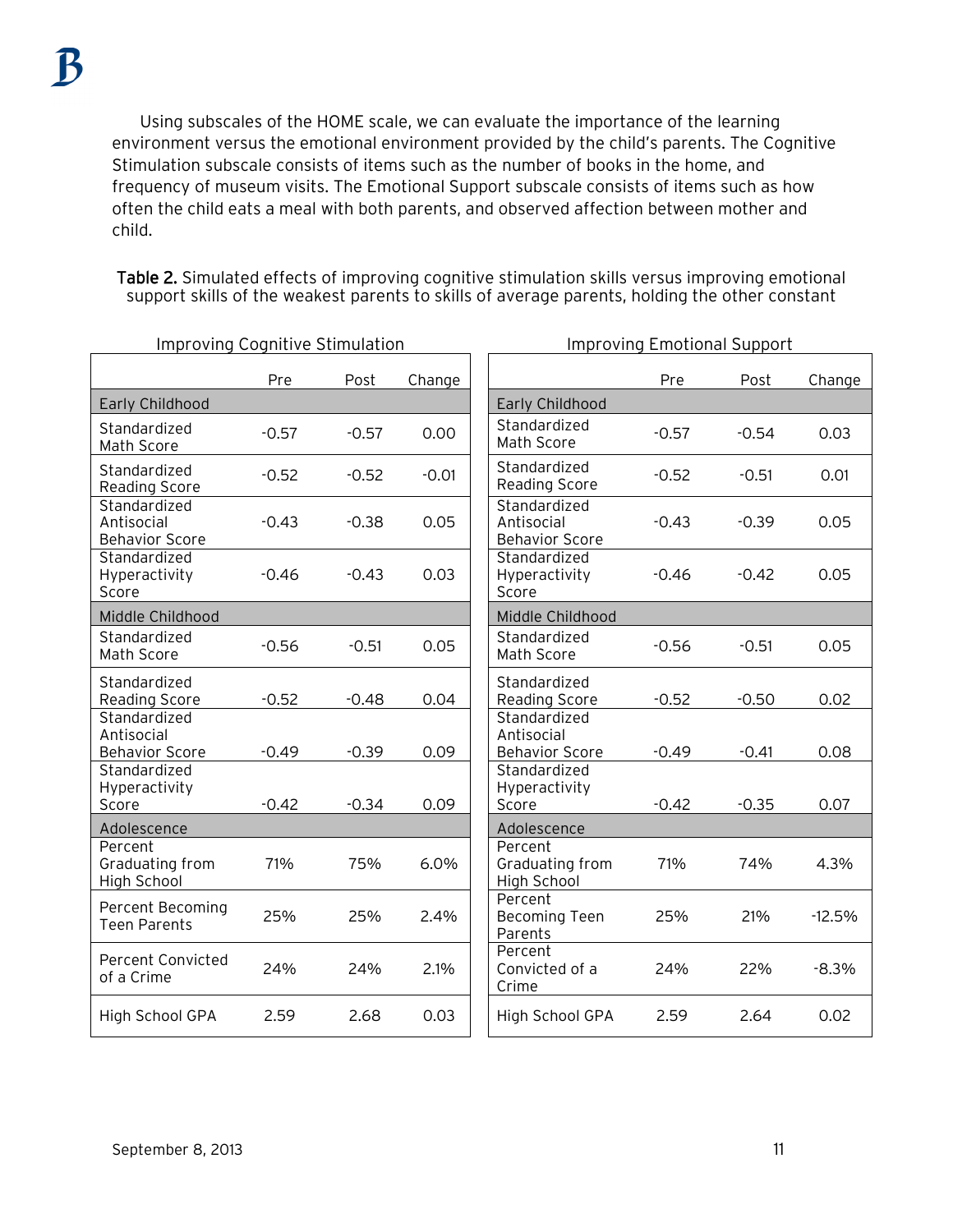For this analysis, the scores of the weakest parents on each of the cognitive and emotional subscales were artificially boosted to the level of average parents, while holding all other parents' scores constant. We then simulated their children's outcomes in each case.<sup>[5](#page-11-0)</sup>

Improvements in children's reading and math test scores at age 5 and 11 are small and similar between the two simulations, as are predicted improvements in behavioral scores at age 5 and 11.

Adolescent outcomes, however, differ by simulation. The behavioral outcomes of adolescence are significantly predicted by the Emotional Support measure of parenting, but not the Cognitive Stimulation measure. We predict that if we could solely improve the emotional skills of the weakest parents, 12.5 percent fewer of their children would be teen parents and 8.3 percent fewer would be convicted of a crime by the age of 19 (see Table 2). In contrast, graduation from high school and high school GPA are both significantly predicted by the Cognitive Stimulation parenting measure.<sup>[6](#page-11-1)</sup>

In terms of parental attributes, then, both reading (the cognitive environment) and relating (the emotional environment) affect child outcomes. Importantly, it also appears that improvements in the two aspects of parenting are not interchangeable.

#### **Current policy – a critical overview**

There is a strong *prima facie* case for developing policies to improve the performance of the weakest parents, and thereby the opportunities for their children. Of course we are not starting with a blank sheet of paper. There is a panoply of policies already in operation. The question is which, if any, are having any real effect.

Parenting programs in the U.S. vary widely by time and intensity, focus (improving mother's vocabulary, improving parent-child attachment, etc), intervention strategy (information, practice, etc), location (home-based, center-based, both), and qualifications of the program staff (nurses, paraprofessionals, etc), among other things. In practice, many parenting interventions are one part of a multi-faceted program, such as Incredible Years or Early Head Start.

However, the parenting programs of most interest today are home visiting programs, in which services are delivered directly to the homes of participants. Collectively, state

<span id="page-11-0"></span><sup>&</sup>lt;sup>5</sup> This is done by improving the scores of all the weakest parents by the average amount that the weakest parents fall below the mean (roughly .6 to 1.1 standard deviations) on cognitive stimulation or emotional support in each stage of infancy, early childhood, and middle childhood. Although both simulations are based on 'utopian' improvements in parenting scores, the weakest parents are on average slightly worse at Cognitive Stimulation than Emotional Support and thus the Cognitive Stimulation simulation requires slightly larger improvements. In infancy, early childhood, and middle childhood, the difference in amount of improvement needed to get the weakest parents to average is .09, .16, and .01, respectively.

<span id="page-11-1"></span> $6$  Emotional support scores in infancy, early childhood, and middle childhood are jointly significant in predicting teen birth at the p<.01 level and jointly significant in predicting teen conviction at the p<.05 level. Cognitive stimulation scores in infancy, early childhood, and middle childhood are jointly significant in predicting high school graduation and GPA at the p<.01 level.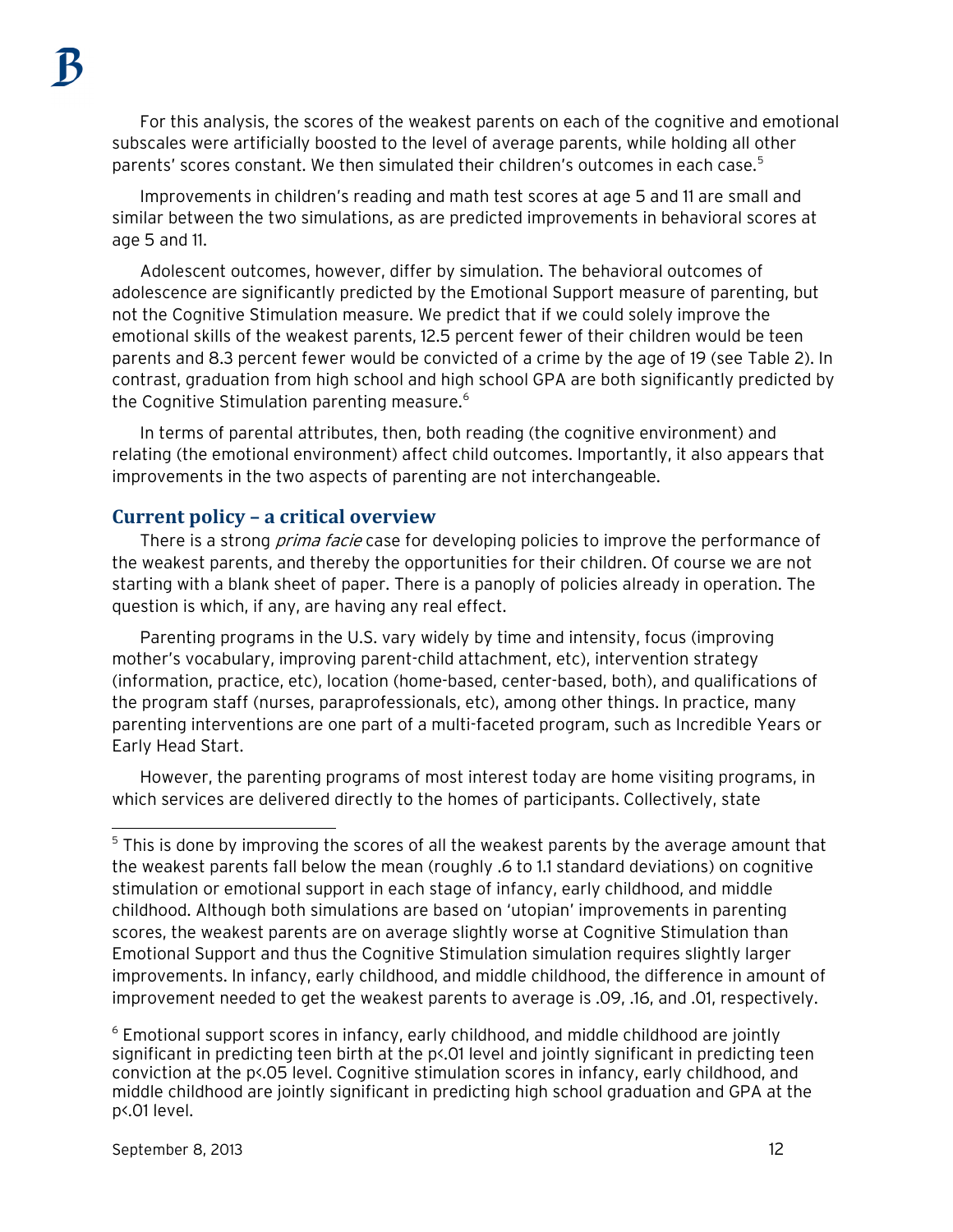governments make around \$1.4 billion available for home visiting programs (Pew Center on the States 2011).

Most home visiting programs have shown disappointing results, however. Brooks-Gunn and Markman (2005) conclude that "few home-visiting programs have altered children's school readiness" because most are not intensive enough; nor are home visitors well enough trained or supervised. Another hurdle for parenting programs is keeping families engaged; parenting programs will always be limited in their reach because they are voluntary and require a time commitment from the parents.

However, certain programs, such as Nurse Family Partnership, have decades of evaluations showing positive effects. With the mixed evidence available, the right question is not whether parenting programs work but rather which parenting programs work for outcomes that we care about.

The federal government has recently taken initial steps toward greater investments in effective home visiting programs. The Affordable Care Act allocates \$1.5 billion over the next five years to the Maternal Infant Early Childhood Home Visiting (MIECHV) program which will help states to establish early home visiting programs for at-risk parents. To this end, the Department of Health and Human Services (HHS) carefully reviewed eleven large-scale home visiting programs with the most available evaluations. Of these prioritized programs, HHS reports that seven meet their requirements for federal funding, meaning the programs show two or more significant favorable effects, with effects lasting at least one year after enrollment (see Table 3).

This prioritizing of programs with proven effectiveness is not reflected in current policy, especially at the state and local level. Of the money spent by the states, 58 percent was given to local communities with few or no requirements to adhere to evidence-based models (Pew Center on the States 2011). Moreover, there is no monitoring of whether the programs in place are producing results.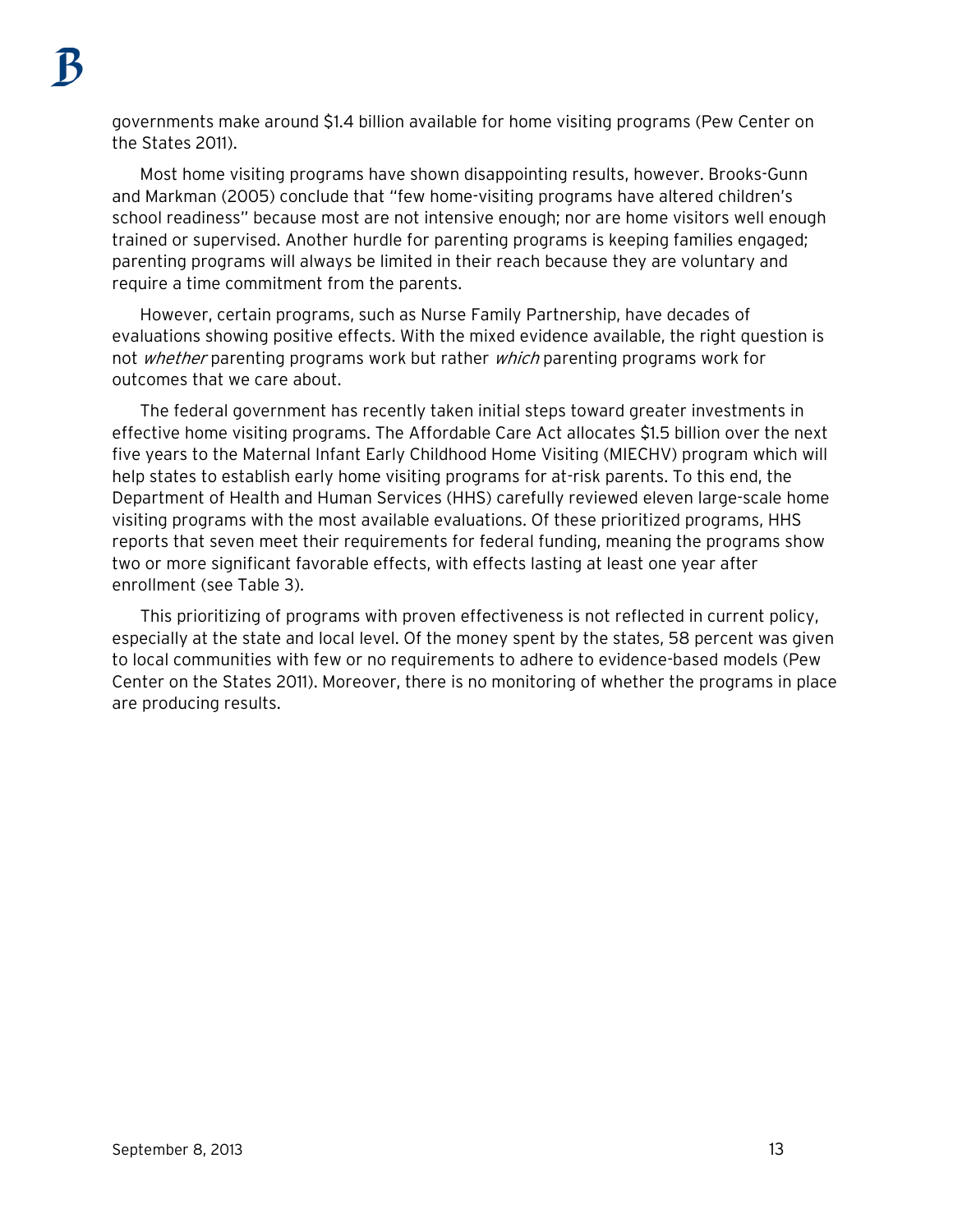| Program                                                                     | <b>Target Population</b><br>(Target Age)                                                                                                                                               | Description                                                                                                                                                                                                                                                                                                    | Number of<br><b>Sites</b>                                    |
|-----------------------------------------------------------------------------|----------------------------------------------------------------------------------------------------------------------------------------------------------------------------------------|----------------------------------------------------------------------------------------------------------------------------------------------------------------------------------------------------------------------------------------------------------------------------------------------------------------|--------------------------------------------------------------|
| Early Head<br>Start-Home<br>Visiting                                        | Families at or below the<br>federal poverty level<br>(pregnancy to age 3)                                                                                                              | Weekly home visits and two group<br>activities per month to improve<br>health outcomes during<br>pregnancy, child development in<br>early years, and healthy family<br>functioning                                                                                                                             | Operating<br>in all 50<br>states, DC,<br>and Puerto<br>Rico  |
| Family Check-<br>Up                                                         | Families with risk<br>factors such as low<br>income, child conduct<br>problems, or academic<br>failure (age 2 to 17)                                                                   | Three home visits followed by<br>yearly check-ups to promote<br>healthy development and tailored<br>support for parents and children                                                                                                                                                                           | Oregon<br>sites and<br>trial sites<br>elsewhere              |
| Healthy<br>Families<br>America (HFA)                                        | Parents at risk for<br>abusing or neglecting<br>their children (birth to<br>age $5)$                                                                                                   | Frequent visits (at least once per<br>week) during the first six months<br>followed by less frequent visits to<br>strengthen parent-child<br>relationships, promote healthy<br>development, and enhance family<br>functioning                                                                                  | Operating<br>in 13 states                                    |
| <b>Healthy Steps</b>                                                        | Any family served by a<br>participating medical<br>practice (birth to age 3)                                                                                                           | Links families and clinicians to<br>address physical, emotional, and<br>intellectual growth of children                                                                                                                                                                                                        | Operating<br>in 19 states                                    |
| Home<br>Instruction for<br>Parents of<br>Preschool<br>Youngsters<br>(HIPPY) | Low-income, low-<br>education families (age<br>$3$ to $5$ )                                                                                                                            | Biweekly home visits and group<br>meetings to instruct and equip<br>parents to be effective teachers<br>for their children                                                                                                                                                                                     | Operating<br>in 21 states<br>and DC                          |
| Nurse Family<br>Partnership<br>(NFP)                                        | First-time, low-income<br>mothers (pregnancy to<br>age $2)$                                                                                                                            | Frequent home visits (weekly,<br>biweekly, or monthly, depending<br>on age of child) to encourage<br>healthy prenatal behavior,<br>provide life coaching for the<br>mother including planning of<br>future pregnancies, improve<br>awareness of developmental<br>milestones, and teach parenting<br>techniques | Operating<br>in $43$<br>states and<br>U.S. Virgin<br>Islands |
| Parents as<br>Teachers (PAT)                                                | Families with risk<br>factors such as low-<br>income, teen parents,<br>first-time parents, or<br>parents with mental<br>health and substance<br>abuse issues<br>(pregnancy to age 3/5) | Home visits, group meetings,<br>health and development<br>screenings, and a resource<br>network to improve parent-child<br>interaction, development-<br>centered parenting, and family<br>well-being                                                                                                           | Operating<br>in $33$<br>states                               |

Table 3. Evidence-Based Home Visiting Programs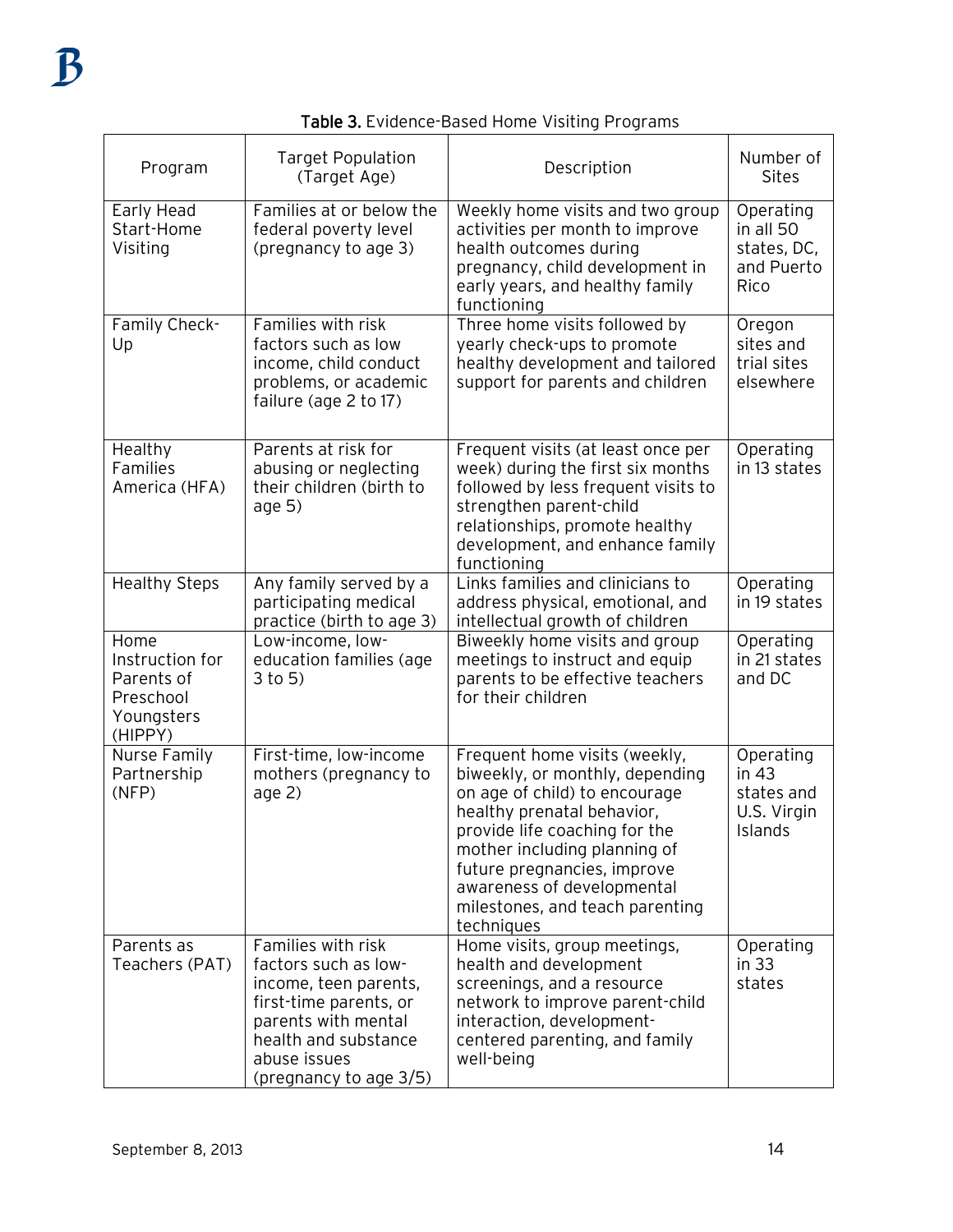### Good policy = better parents = more social mobility

It is clear that greater investments in parenting programs in the name of social mobility will have to follow careful evaluation and assessment. Evidence is king.

The SGM allows us to estimate the long term effects of parenting programs with proven short-term effects on children's cognitive and behavioral outcomes. Since we are interested in the effects of parenting on mobility, we reviewed programs that intervened with the parents and measured outcomes of the child.

For the purposes of this paper, we have chosen to model the effects of the Home Instruction for Parents of Preschool Youngsters (HIPPY) program, one of seven programs identified by HHS as an evidence-based model. The goal of the HIPPY program, offered when children are age 3 to 5, is to effectively train parents to be their child's first teacher. Families enrolled in HIPPY receive biweekly home visits from a paraprofessional for 30 weeks out of the year, along with biweekly group meetings. Families are given books and toys, along with instruction on how to use the materials for teaching.

In an RCT evaluation of the HIPPY program in New York, children of families enrolled in HIPPY scored 0.75 standard deviations above control students on reading assessments and 0.68 standard deviations above control students on teacher assessments of classroom adaptation in the one-year follow-up when children were in first grade (Baker, Piotrkowski, and Brooks-Gunn 1998).<sup>[7](#page-14-0)</sup> Families enrolled in this study were low-income, roughly one third reported public assistance as their primary income, and two-thirds of families were non-white.

From this evaluation, we know that training parents to teach their children using books and toys led to an improvement in their child's reading scores and behavior in the classroom. This model is especially useful for examining the effects of parenting because the HIPPY home visitors worked with the parents, not the children, and for many home visits, children were not even present (Baker, Piotrkowski, and Brooks-Gunn 1999). Thus the evaluation of HIPPY demonstrates the potential for an approach that solely targets parenting.

We simulate how these short term effects can translate into effects for children later in life, up to and including high school. Our modeling predicts that if all low-income families were enrolled in HIPPY, three percent more low-income children would graduate from high school and six percent fewer would become teen parents.

<span id="page-14-0"></span> $7$  These findings were not replicated in a later cohort in the same study and thus should be cautiously interpreted. Authors found no differences between cohorts that could explain the failure of replication (Baker, Piotrkowski, and Brooks-Gunn 1999).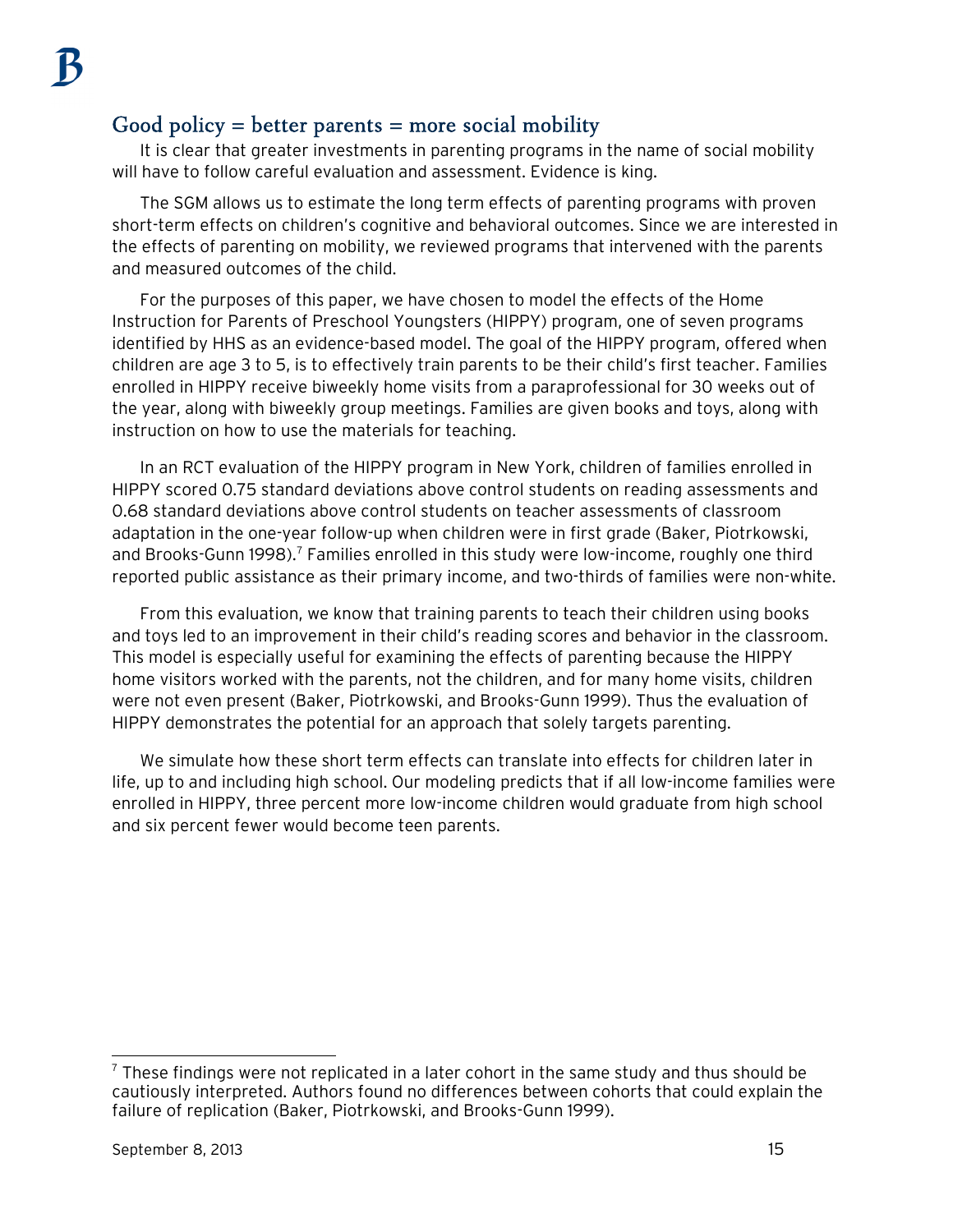|                                        | Pre-<br>Intervention | Post-<br>Intervention | Change |
|----------------------------------------|----------------------|-----------------------|--------|
| Early Childhood                        |                      |                       |        |
| Standardized Math Score                | $-0.37$              | $-0.37$               | 0.00   |
| Standardized Reading Score             | $-0.38$              | 0.37                  | 0.75   |
| Standardized Antisocial Behavior Score | $-0.20$              | $-0.20$               | 0.00   |
| Standardized Hyperactivity Score       | $-0.24$              | 0.44                  | 0.68   |
| Middle Childhood                       |                      |                       |        |
| Standardized Math Score                | $-0.34$              | $-0.16$               | 0.19   |
| Standardized Reading Score             | $-0.32$              | $-0.02$               | 0.30   |
| Standardized Antisocial Behavior Score | $-0.26$              | $-0.18$               | 0.07   |
| Standardized Hyperactivity Score       | $-0.19$              | 0.08                  | 0.26   |
| Adolescence                            |                      |                       |        |
| Percent Graduating from High School    | 75.4%                | 77.5%                 | 3%     |
| Percent Becoming Teen Parents          | 21.1%                | 20.0%                 | -6%    |
| Percent Convicted of a Crime           | 21.1%                | 20.9%                 | $-1\%$ |
| High School GPA                        | 2.70                 | 2.76                  | 0.06   |

Table 4. Simulated Effects of HIPPY for Low-Income Children

Target population: Children in families under 200% of the federal poverty line.

The fairest way to describe these results is as modest, but meaningful. The cost of HIPPY per child is around \$3,500. On an individual level, the lifetime earnings of a high school graduate are estimated to be \$260,000 more than earnings of a high school dropout (Rouse 2007). A cost-benefit analysis of HIPPY by Steve Aos at the Washington State Institute for Public Policy found a return of \$1.80 for every dollar invested, with the improvement in test scores resulting in a present-valued benefit of \$2,120 for the program participant, and \$1,193 for society.

HIPPY is of course not the only parenting program with positive evaluations. Evaluations of several other programs find similarly large effect sizes and thus promising long-term results. See Appendix B for a similar exercise using results from an evaluation of the Nurse Family Partnership (NFP) program.

### **Conclusions**

Improving the life chances of children from disadvantaged backgrounds is a challenge of such vast scale and profound complexity that it is easy to lose heart. There is no policy, no investment, no single life stage, no piece of legislation, no reform that can, at a stroke, restore the American dream.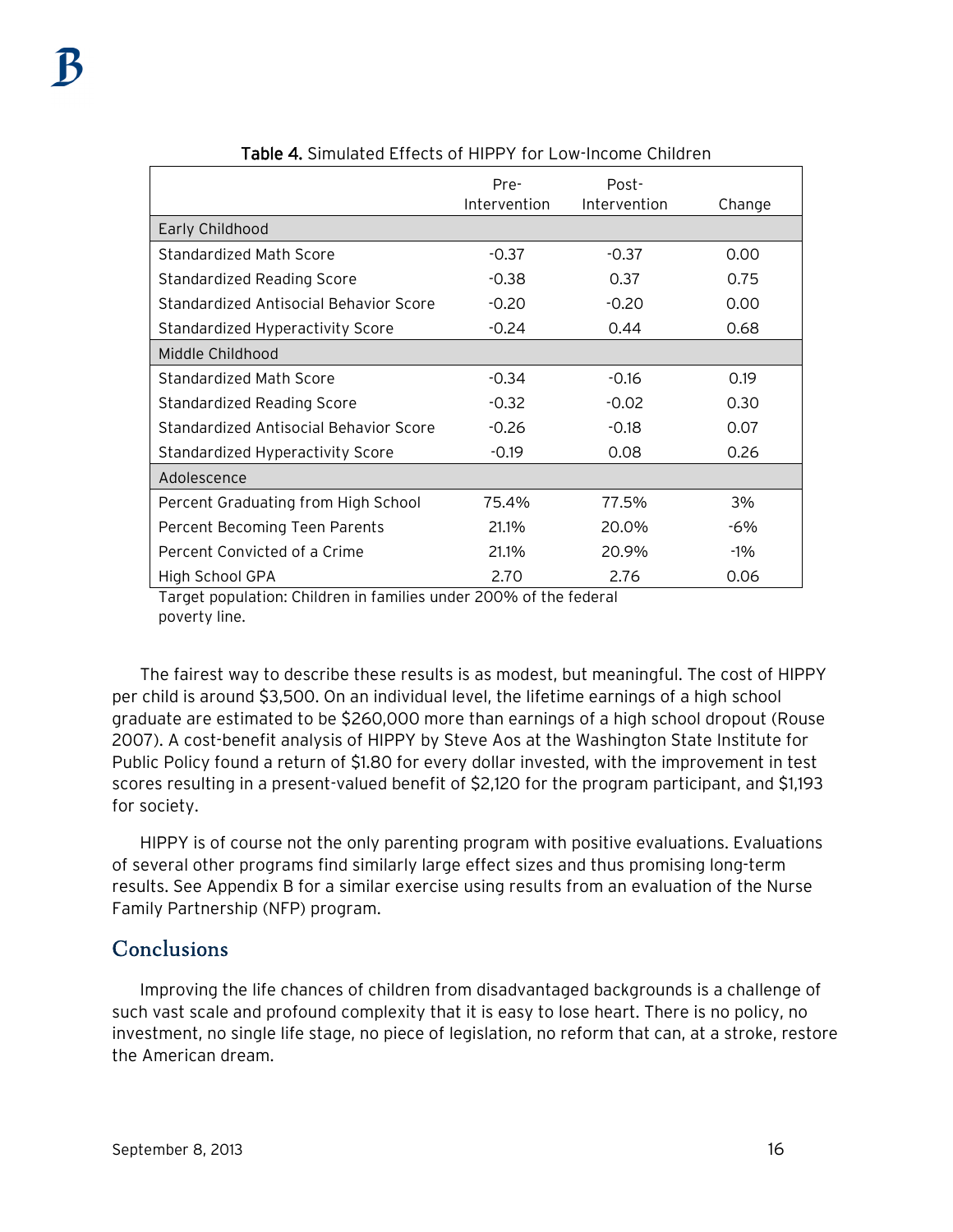It will take concerted, determined, decades-long action on a whole range of fronts to move the mobility needle. Much of the necessary change is in any case beyond the reach of public policy.

But there are things we can do, and therefore things we should do in order to improve the prospects for our least lucky children. Tackling the parenting gap is on that list. Not because it is quick or easy; it is slow, patient work.

Currently, the U.S. spends significantly more on pre-K education than on parenting programs. In the last 5 years (2009-2013), the federal government has allocated \$37.5 billion to Head Start, 25 times the \$1.5 billion that it has allocated to evidence-based home visiting programs over the next five years. The Obama administration is proposing an increase in investments on both. But the relative weight of policy remains strongly on the side of supplementing parenting, rather than improving parenting. The analysis presented in this paper suggests that parenting may be worthy of a greater share of public investment. There is strong evidence that parenting influences child outcomes, and some evidence that good programs can improve parenting.

We have to be honest. Programs to improve parenting are currently patchy in quality, at best. Many seem to be a waste of public money at a time when every dollar counts, and must be accounted for. But there are others proven to work: not as miracle cures, but as authentic contributions to a healthier and fairer society.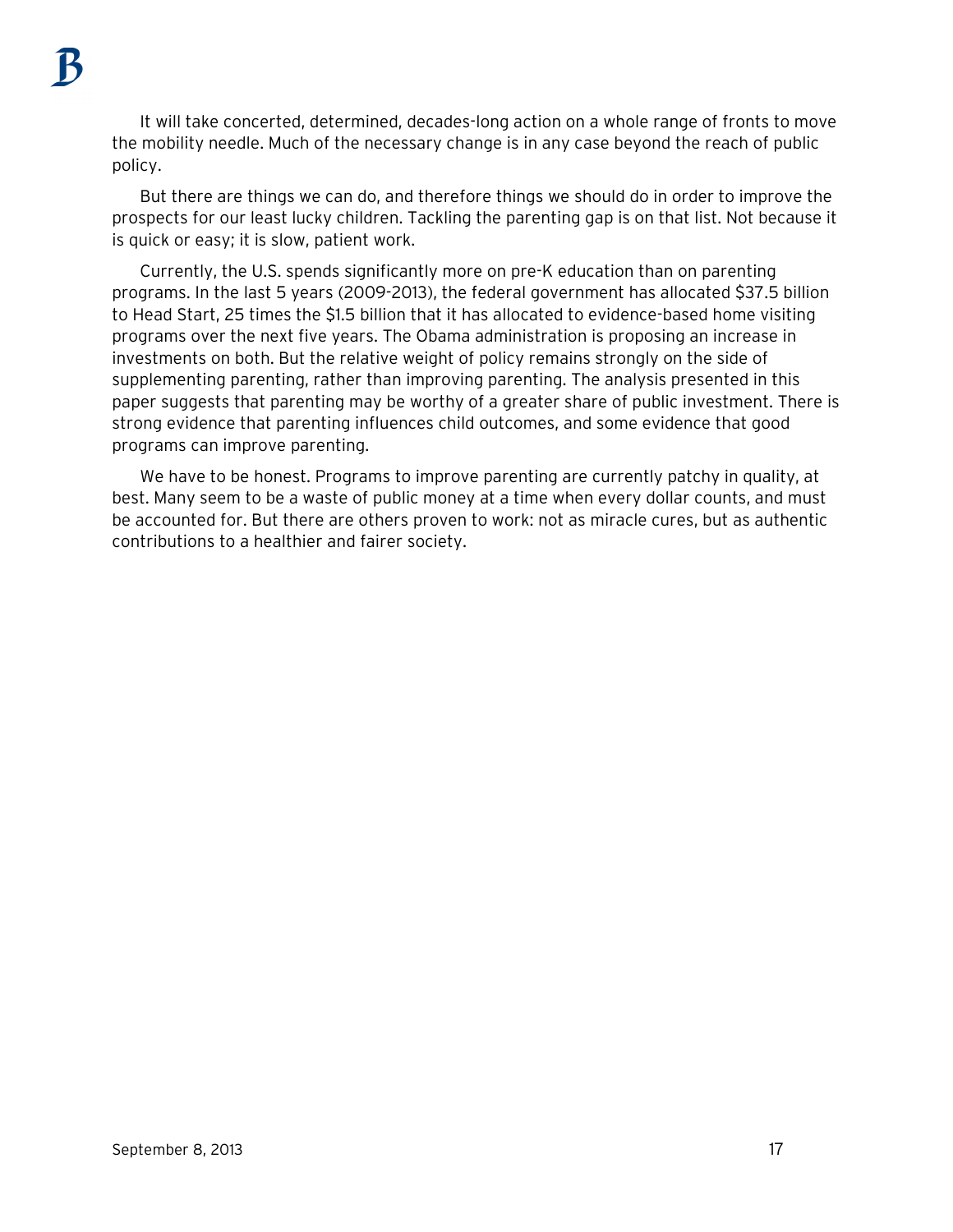### Appendix A: The Social Genome Model

The Social Genome Model (SGM) is a microsimulation model of the life cycle that tracks the academic, social, and economic experiences of individuals from conception through middle age in order to identify the most important paths to upward mobility. Equally important, it facilitates simulations to estimate the likely medium- and long-term effects of policy interventions to promote mobility. The model divides the lifecycle into six stages, and establishes benchmarks of success for each stage.

#### Benchmarks for Success at Each Life Stage



The SGM provides a very explicit and useful life cycle framework for thinking more rigorously about pathways to the middle class. It is a much-needed complement to an emerging body of research on "what works" based on high-quality evaluations of individual programs because it will enable decision makers to compare and contrast the long-term and indirect effects of different programs to change the life prospects of less-advantaged children and youth. The model draws on the National Longitudinal Study of Youth 1979 (NLSY79) and the Children of the NLSY79 to create a data set that can be used to measure a child's chances of success over the life cycle.

### Simulations Using the Social Genome Model

Based on the best experimental or quasi-experimental evidence available, the Social Genome Model projects how interventions in a particular life stage affect later success and ultimately increase the proportion of individuals who become middle class by middle age.

Our simulations begin with a real-world policy that has been rigorously evaluated. We specify a target population and one or more effects based on the evidence from the evaluations. We then simulate the effect of those changes through a sequential series of equations that relate later outcomes to earlier ones and to a range of background characteristics. By seeing how the evaluation-based first-order effects ripple through subsequent outcomes in our model, we can estimate longer-term effects of the policy beyond those that have been examined to date.

While the model controls for many possibly confounding factors, our methodology does not remove the possibility that the unobserved characteristics of individual children may influence success at every life stage, likely biasing our estimates upward. At the same time, the system of equations we use is only capable of modeling a limited number of pathways, which, along with measurement error and data imputation, likely bias our estimates downward. Although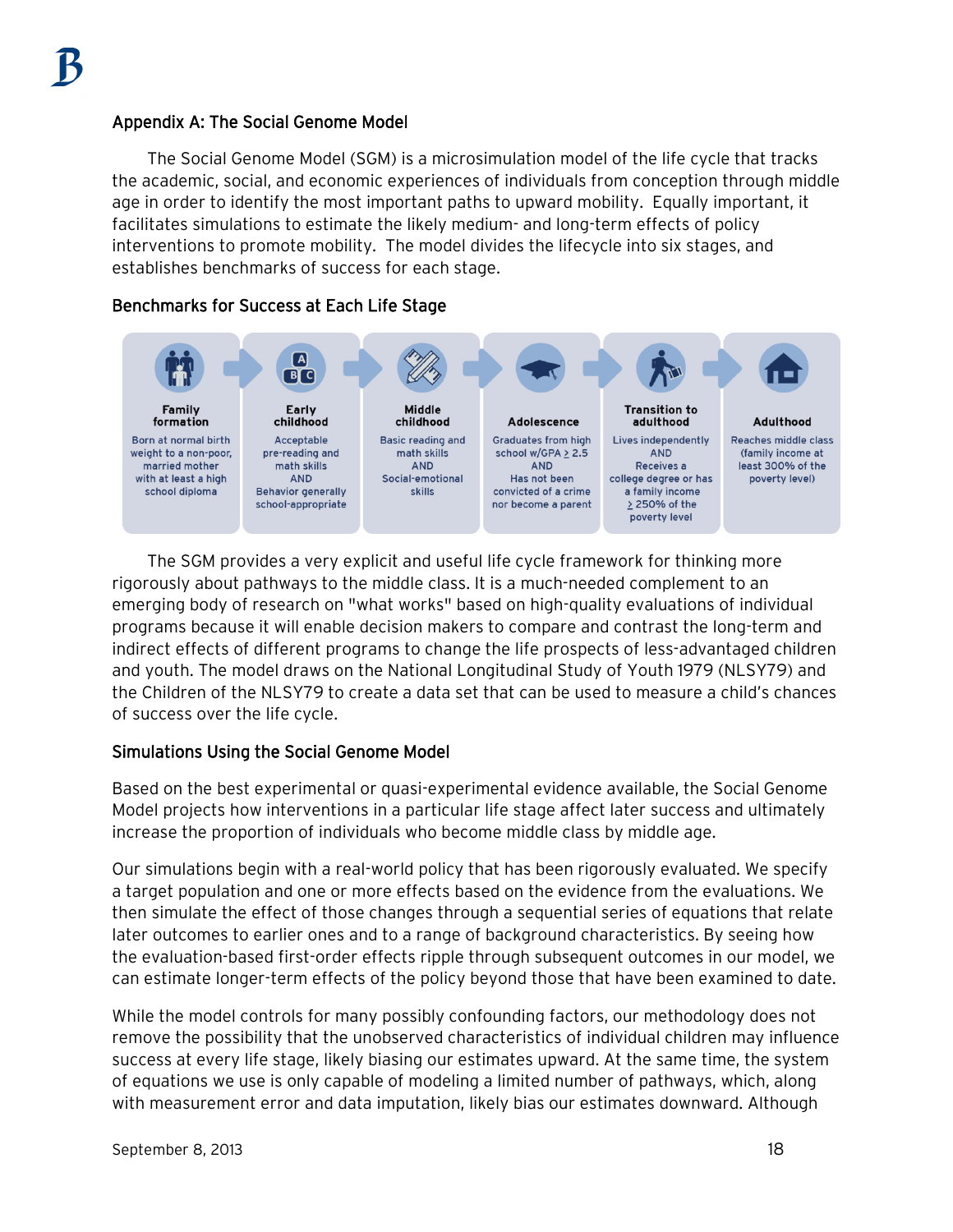the model could be improved, and our estimates should be considered somewhat preliminary as a result, the model provides plausible estimates of how short-term treatment effects compound over time while avoiding the resource and time constraints of much longer-term randomized controlled trials. For more information about the model and how the simulations work, see "Guide to the Brookings Social Genome Model" (Winship and Owen 2013).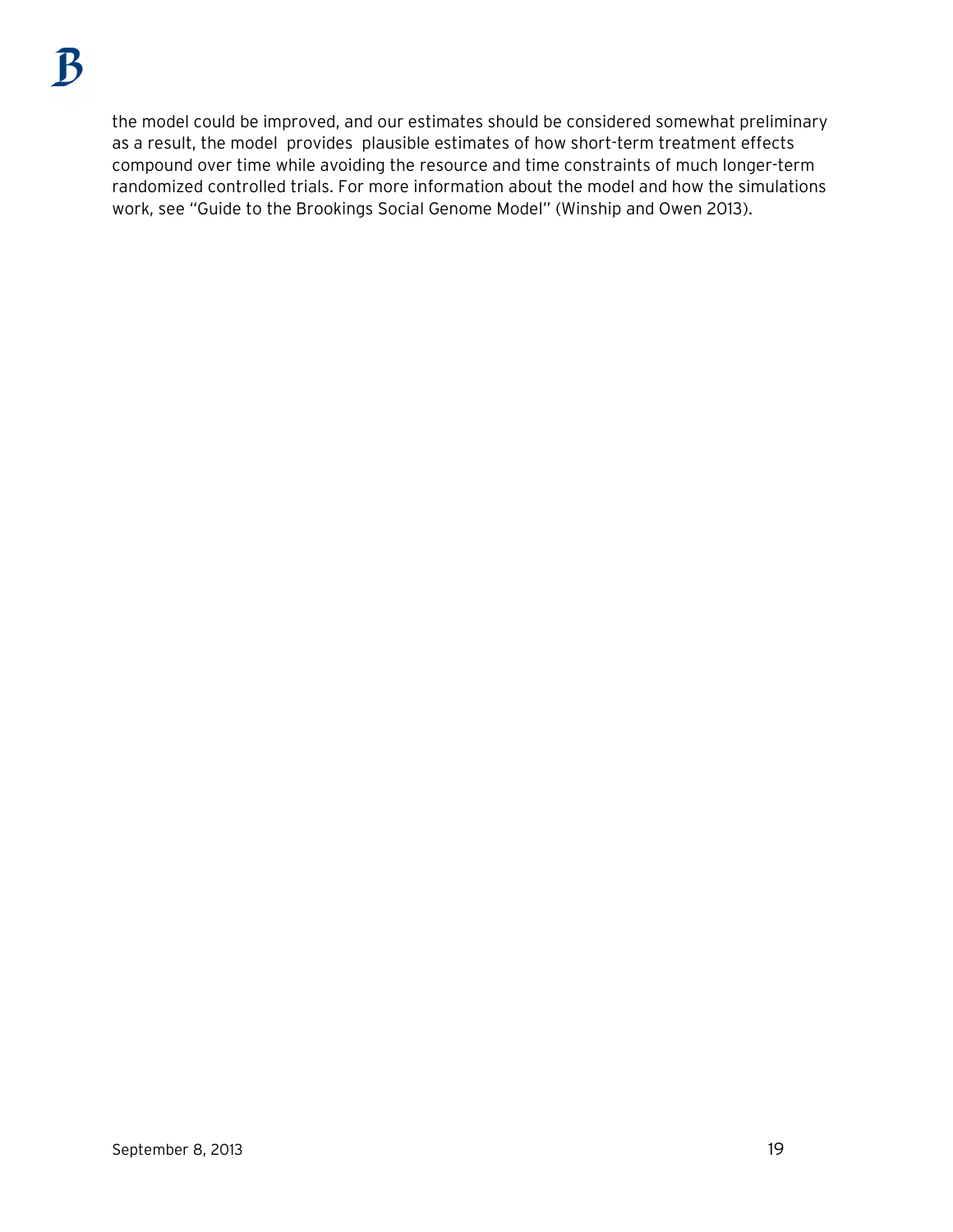#### Appendix B: Modeling the NFP Program

Nurse Family Partnership is a large, well-known program with decades of evaluations. The program consists of frequent home visits for first-time, low-income mothers, to encourage healthy prenatal behavior; provide life coaching for the mother, including planning of future pregnancies; improve awareness of developmental milestones; and teach parenting techniques.

The Memphis, Tennessee trial of NFP found positive school outcomes for children of lowincome and low-resource mothers (mothers below the sample median on an index of intelligence, mental health, sense of mastery, and self-efficacy). Of this sample, children of mothers visited by NFP nurses on average were rated as less aggressive than children in a control group and scored higher on an arithmetic assessment in early childhood by 0.25 standard deviations each (Olds et al. 2004). In a follow-up study at age nine, the NFP children on average also scored higher on reading and math achievement tests by 0.33 standard deviations (Olds et al. 2007).

Our modeling suggests that the benefits of NFP remain, albeit at modest levels, through adolescence. In particular, the SGM modeling suggests that children of low-income, lowresource mothers are three percent more likely to graduate from high school. This is not a dramatic increase, and given the nature of modeling, needs to be treated with caution in any case. But it does seem that NFP could still be having an effect on outcomes for this group of children many years later.

|                                        | Pre-Intervention | Post-Intervention | Change |  |  |
|----------------------------------------|------------------|-------------------|--------|--|--|
| Early Childhood                        |                  |                   |        |  |  |
| <b>Standardized Math Score</b>         | $-0.58$          | $-0.33$           | 0.25   |  |  |
| <b>Standardized Reading Score</b>      | $-0.56$          | $-0.56$           | 0.00   |  |  |
| Standardized Antisocial Behavior Score | $-0.34$          | $-0.09$           | 0.25   |  |  |
| Standardized Hyperactivity Score       | $-0.37$          | $-0.37$           | 0.00   |  |  |
| Middle Childhood                       |                  |                   |        |  |  |
| Standardized Math Score                | $-0.61$          | $-0.22$           | 0.39   |  |  |
| Standardized Reading Score             | $-0.60$          | $-0.24$           | 0.36   |  |  |
| Standardized Antisocial Behavior Score | $-0.40$          | $-0.30$           | 0.10   |  |  |
| Standardized Hyperactivity Score       | $-0.30$          | $-0.25$           | 0.04   |  |  |
| Adolescence                            |                  |                   |        |  |  |
| Percent Graduating from High School    | 69.5%            | 71.4%             | 3%     |  |  |
| Percent Becoming Teen Parents          | 28.6%            | 28.4%             | $-1\%$ |  |  |
| Percent Convicted of a Crime           | 28.6%            | 28.4%             | $-1\%$ |  |  |
| High School GPA                        | 2.57             | 2.62              | 0.05   |  |  |

#### Appendix Table 1. Simulated Effects of NFP for Children of Low-Income and Low-Resource Mothers

Target population: Children in families at or below 100% of the federal poverty line at birth with mothers with below average AFQT scores.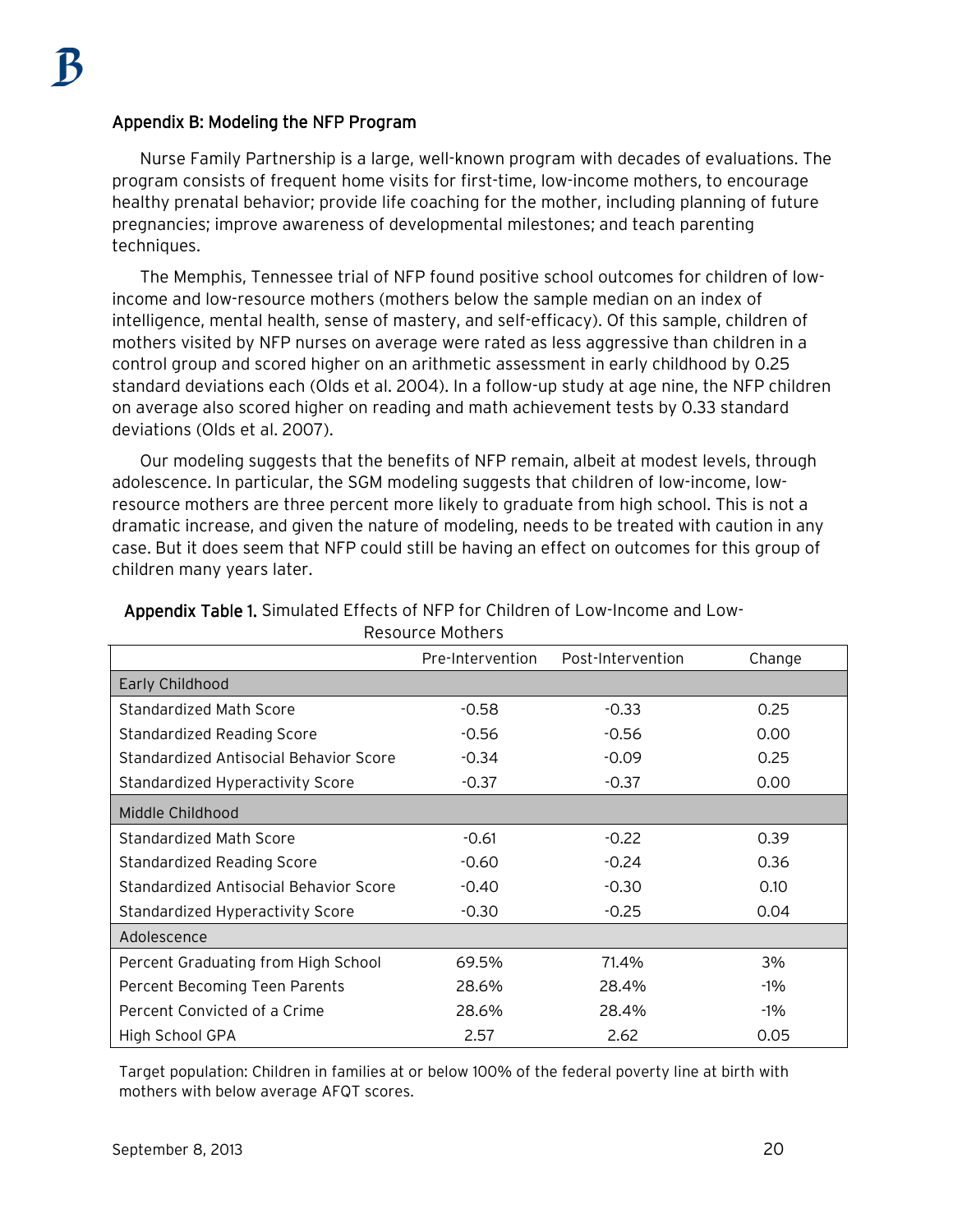### References

Aos, Steve, Roxanne Lieb, Jim Mayfield, Marna Miller, and Annie Pennucci. 2004. Benefits and Costs of Prevention and Early Intervention Programs for Youth. Olympia, WA: Washington State Institute for Public Policy.

Baker, Amy J.L., Chaya S. Piotrkowski, and Jeanne Brooks-Gunn. 1998. "The Effects of the Home Instruction Program for Preschool Youngsters (HIPPY) on Children's School Performance at the End of the Program and One Year Later." Early Childhood Research Quarterly 13(4): 571-588.

Baker, Amy J.L., Chaya S. Piotrkowski, and Jeanne Brooks-Gunn. 1999. "The Home Instruction Program for Preschool Youngsters (HIPPY)" The Future of Children 9(1): 116-133.

Baumrind, Diana and Allen E. Black 1967. "Socialization Practices Associated with Dimensions of Competence in Preschool Boys and Girls." Child Development 38(2): 291-327.

Baumrind, Diana. 1991. "The Influence of Parenting Style on Adolescent Competence and Substance Abuse." Journal of Early Adolescence 11(1):56-95.

Berger, Lawrence M., Marla McDaniel, and Christina Paxson. 2006. "How Does Race Influence Judgments about Parenting?" Focus 24(2): 24-30.

Brooks-Gunn, Jeanne and Lisa B. Markman. 2005. "The Contribution of Parenting to Ethnic and Racial Gaps in School Readiness." In The Future of Children 15(1): 139-168.

Caplan, Bryan. 2011. Selfish Reasons to Have More Kids: Why Being a Great Parent is Less Work and More Fun than You Think. New York: Basic Books.

Furstenberg, Frank. 2011. "The Challenges of Finding Causal Links between Family Educational Practices and Schooling Outcomes." In Whither Opportunity, edited by Greg J. Duncan and Richard J. Murnane, 465-482. New York: Russell Sage Foundation.

Harris, Judith Rich. 1998. The Nurture Assumption: Why Children Turn Out the Way They Do. New York, NY: Free Press.

Hart, Betty and Todd R. Risley. 1995. Meaningful Differences in the Everyday Experiences of Young American Children. Baltimore, MD: Paul H. Brookes Publishing Co.

Kalil, Ariel, Rebecca Ryan, and Michael Corey. 2012. "Diverging Destinies: Maternal Education and the Developmental Gradient in Time with Children." Demography, 49(4), 1361-1383.

Linver, Miriam R., Jeanne Brooks-Gunn, and Natasha Cabrera. 2004. "The Home Observation for Measurement of the Environment (HOME) Inventory: The Derivation of Conceptually Designed Subscales." Parenting: Science and Practice 4(2,3): 99-114.

Maccoby, Eleanor E. 2000. "Parenting and Its Effects on Children: On Reading and Misreading Behavior Genetics." Annual Review of Psychology 51:1-27.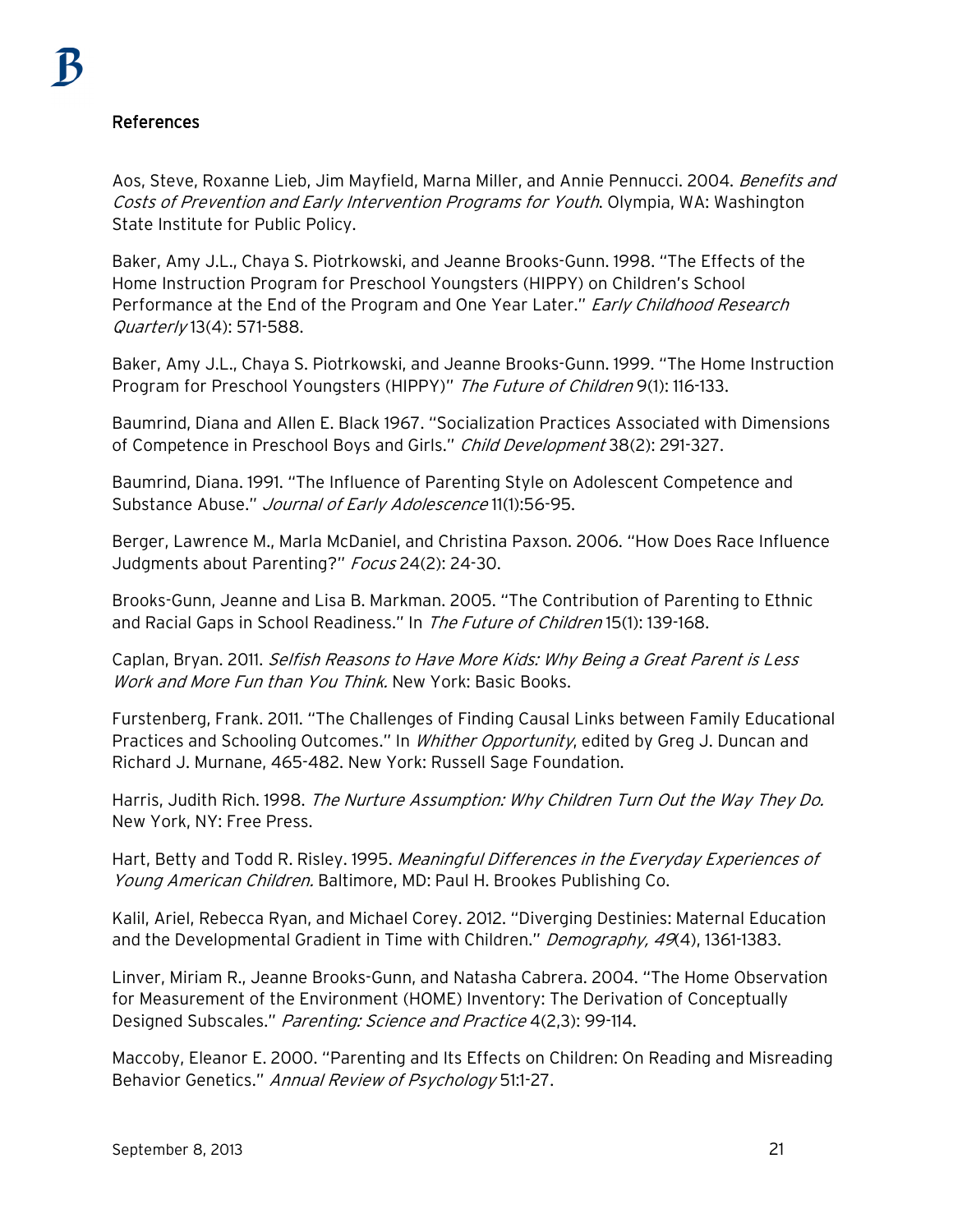Mbwana, Kassim, Mary Terzian, and Kristin A. Moore. 2009. "What Works for Parent Involvement Programs for Children: Lessons from Experimental Evaluations of Social Interventions." Child Trends FactSheet Publication #2009-47.

Meaney, Michael J. 2001. "Maternal Care, Gene Expression, and the Transmission of Individual Differences in Stress Reactivity across Generations." Annual Review of Neuroscience 24: 1161-1192.

Mott, Frank L. 2004. "The Utility of the HOME-SF Scale for Child Development Research in a Large National Longitudinal Survey: The National Longitudinal Survey of Youth 1979 Cohort." Parenting: Science and Practice 4(2,3): 259-270.

Murnane, Richard J., John B. Willett, Kirsten L. Bub, and Kathleen McCartney. 2006. "Understanding Trends in the Black-White Achievement Gaps during the First Years of School." Brookings-Wharton Papers on Urban Affairs.

Olds, David L., Harriet Kitzman, Robert Cole, JoAnn Robinson, Kimberly Sidora, Dennis W. Luckey, et al. 2004. "Effects of Nurse Home-Visiting on Maternal Life Course and Child Development: Age 6 Follow-Up Results of a Randomized Trial." Pediatrics, 114(6), 1550-1559.

Olds, David L., Harriet Kitzman, Carole Hanks, Robert Cole, Elizabeth Anson, Kimberly Sidora-Arcoleo, et al. 2007. "Effects of Nurse Home Visiting on Maternal and Child Functioning: Age-9 Follow-up of a Randomized Trial." Pediatrics 120(4): 832-845.

Pew Center on the States. 2011. States and the New Federal Home Visiting Initiative: An Assessment from the Starting Line. Washington, DC: Pew Charitable Trusts.

Phillips, Meredith. 2011. "Parenting, Time Use, and Disparities in Academic Outcomes." In Whither Opportunity, edited by Greg J. Duncan and Richard J. Murnane, 207-228. New York: Russell Sage Foundation.

Puma, Michael, Stephen Bell, Ronna Cook, Camilla Heid, Pam Broene, Frank Jenkins, et al. 2012. "Third Grade Follow-Up to the Head Start Impact Study Final Report." OPRE Report #2012-45. Washington, DC: Administration for Children and Families, U.S. Department of Health and Human Services.

Putnam, Robert. 2012, June 29. "Requiem for the American Dream? Unequal Opportunity in America." Aspen, CO: Address at the Aspen Ideas Festival 2012.

Reardon, Sean. 2011. "The Widening Academic Achievement Gap between the Rich and the Poor: New Evidence and Possible Explanations." In *Whither Opportunity*, edited by Greg J. Duncan and Richard J. Murnane, 91-116. New York: Russell Sage Foundation.

Rouse, Cecilia Elena. 2007. "The Labor Market Consequences of an Inadequate Education," in The Price We Pay: The Economic and Political Consequences of Inadequate Education, edited by Clive Belfield and Henry M. Levin. Washington, DC: Brookings Institution Press.

Sacerdote, Bruce. 2007. "How Large are the Effects from Changes in Family Environment? A Study of Korean American Adoptees." The Quarterly Journal of Economics, 122(1): 119-157.